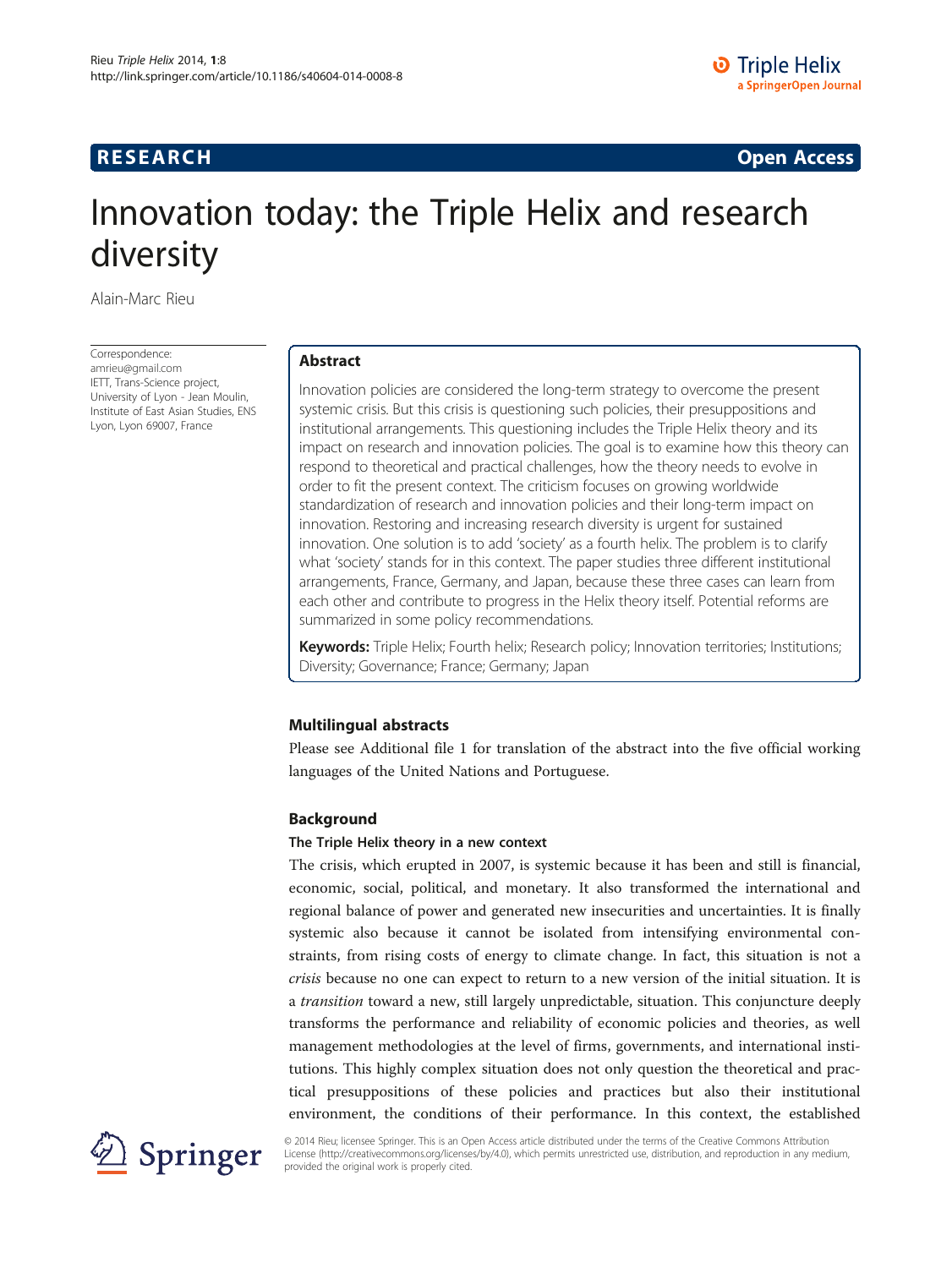conception and role of innovation policies, the relevance of innovation theory, and even the role of innovation in the evolution of industrial societies have become a growing object of inquiry and scrutiny. Innovation is often used as a magic wand to solve all problems. It is expected to restore or sustain the competitiveness of firms and nations in the hope of devising a new positive cycle: the emergence of new companies and even industries, creating new jobs and high employment, leading to new taxes on these profits and salaries in order to finance social programs as well as research and innovation policies. Innovation is our present panacea.

In his latest work, Godin ([2008\)](#page-20-0) explains that innovation is a recent collective passion, that this passion might be an intellectual trend dissimulating the intricate problems facing industrial societies. Benoît Godin does not mean that innovation is an ideology that should be discarded or can be replaced. Because no alternative theories are readily available to respond to the present situation, research and innovation processes and theories need to be reexamined within the present context. This paper concentrates not on innovation itself but on the Triple Helix theory because it provides a concept and an institutional arrangement designed to describe and foster innovation processes. The Triple Helix (TH) theory never really was a magic wand: it was a method for studying highly complex processes taking shape in given social systems. One reason, among others, for this disenchantment with innovation is found in some counterproductive effects of the TH theory. The intent of the paper is to examine the present state of the theory and its uses.

As metaphor, the TH theory can be summarized as the DNA of advanced industrial societies, of those industrial societies, which have been since the 1980s responding to increased competition and other constraints (including environmental) by intensifying innovation processes. In this type of society, innovation is not reduced to technological innovation or scientific progress, to any linear process from discovery in laboratories to applications in the market. Innovation is a complex institutional process: it names the emerging effects of interactions between universities, government, and economy, the three spheres of activities where these interactions take place. This theory is both a conceptual construction and a model of management and reform of these three institutions in order to intensify their interactions. This model has been adopted and adapted by a growing number of governments, nations, and regions since the mid-1990s.

The present systemic crisis is further reinforcing interest in the model and criticism of the theory. Both the theory and the model raise many problems at different levels, mainly at the conceptual, empirical, and political levels. The main problem is the requirement to take into account the institutional and historical context in which this arrangement is emerging because this context has obviously a strong impact on the implementation of the model. A major step forward for solving this problem was the idea raised during the 2002 Triple Helix conference in Copenhagen to introduce 'society' as a fourth helix. Adding this new helix expressed the institutional recognition achieved by science and technology studies and their growing role in policy design. The report by Leydesdorff and Etzkowitz ([2003](#page-20-0)), the two originators of the theory, discussed this idea and this discussion opened a new range of debate and research on the helix. The problem was and still is to establish what 'society' really means, or stands for, in a reformed Triple Helix model and theory.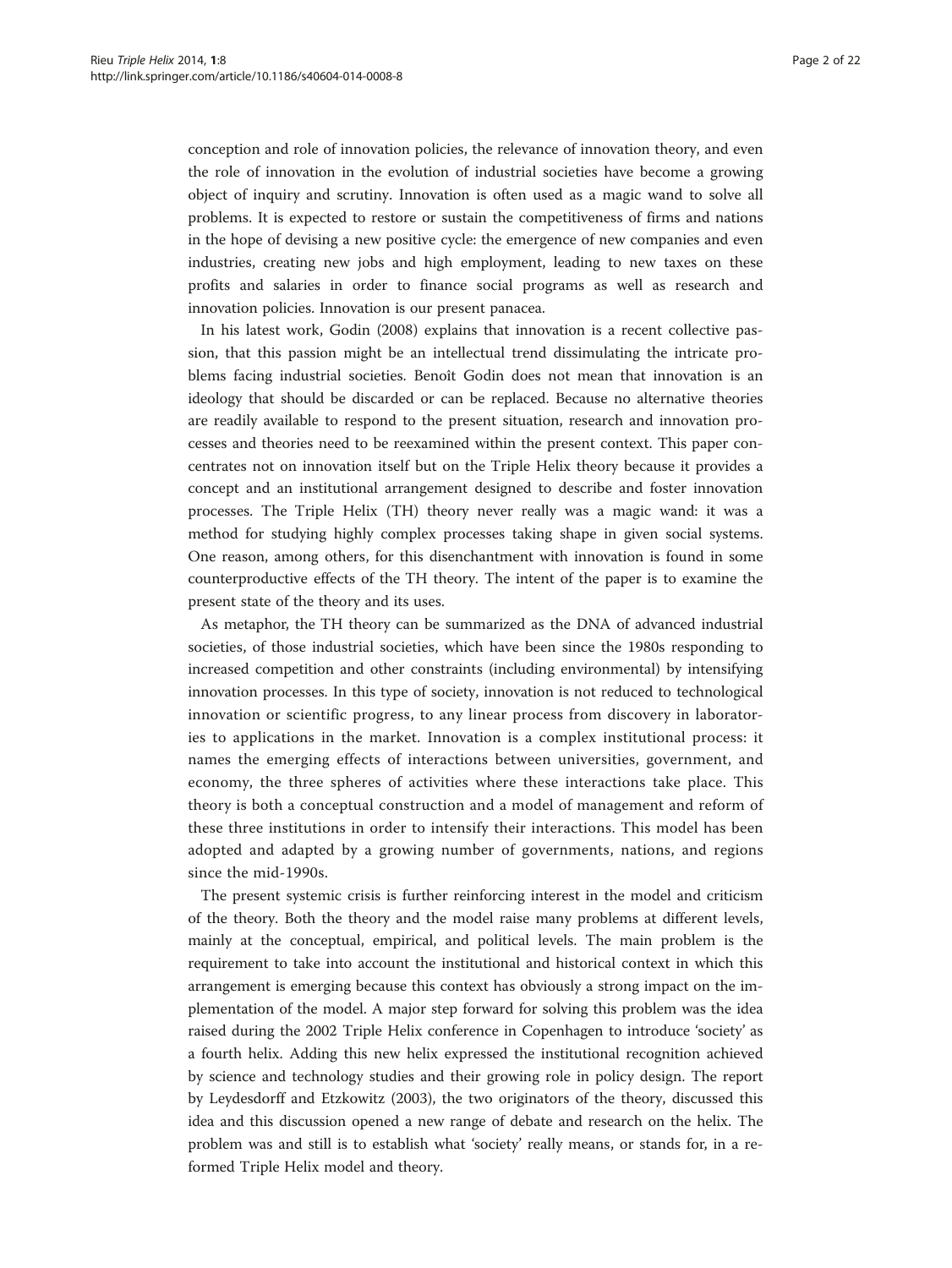This paper further elaborates this issue in the context of the present systemic crisis. Introducing 'society' raises a problem without any easy solutions. 'Civil society', 'social impact', and 'social problems' have always been major concerns. But, more generally, 'society' stands for the context of formation of the TH arrangement, its context of adoption and adaptation for best performance. At stake are the particular conditions and level of implementation of such an arrangement in a given social system. The theory itself can only develop on the basis of the different cases it can describe, explain, and compare. This is the reason why this paper tries to further research the theory by comparing three cases, France, Germany, and Japan, because they are *responding* to each other. Studying and comparing cases in order to rebuild the theory is a departure from a former conception of the theory taking for granted that Silicon Valley was the typical model of interactions between university, government, and industry. This was the theme of the 2011 Triple Helix conference in Stanford: 'Silicon Valley: global model or unique anomaly?' The overall answer was that, in this present evolution, Silicon Valley is neither unique nor an anomaly<sup>a</sup>. It is not a norm but a case among others. The present skepticism about innovation requires setting the theory and its model in different contexts and perspectives. Finally, TH theory is a typical Schumpeterian innovation: it keeps a strong heuristic value but new versions need to be extracted from cases formulated and debated. Research simply has to progress. Some policy recommendations conclude the paper.

# Results and discussion

#### The case of France

The case of France is of particular interest because it is furthest removed from Silicon Valley, which remains until today a sort of French utopia<sup>b</sup>. What fascinates the French in Silicon Valley is in fact an ideal type of Triple Helix. Paradoxically, no reference to the TH theory is explicitly made in French policy debates in innovation and competitiveness<sup>c</sup>. Few researchers even show real interest for the theory, and most of them are related to the Ecole des mines in Paris<sup>d</sup>. The reason for this apparent lack of interest is well known: until today, the French state apparatus<sup>e</sup> controls research activities, their budgets, and even the careers of researchers, through its monopoly of universities and through its extensive range of public research institutions. These public institutions are first of all training institutions: the best known are the 'grandes écoles', highly selective national professional schools<sup>f</sup>. Secondly, the major public research institutions are the CNRS (Centre national de la recherche scientifique), the INRA (Institut national de la recherche agronomique), the INSERM (Institut national de la santé et la recherche médicale), the CEA (Commissariat à l'énergie atomique<sup>g</sup>), and many others, including their legions of state engineers and public researchers. These public institutions cover all fields of research, from physics to public health, agriculture, communication, and energy, including human sciences. These two types of public institutions have historically given birth, and are still closely related, to all major industries (mining, transport, energy, etc.) and industrial firms or conglomerates. These institutions are not only part of the state apparatus but they constitute its hegemony on French economy and society. They are an expression of French sovereignty: they are sovereign institutions intertwined with sovereign industries.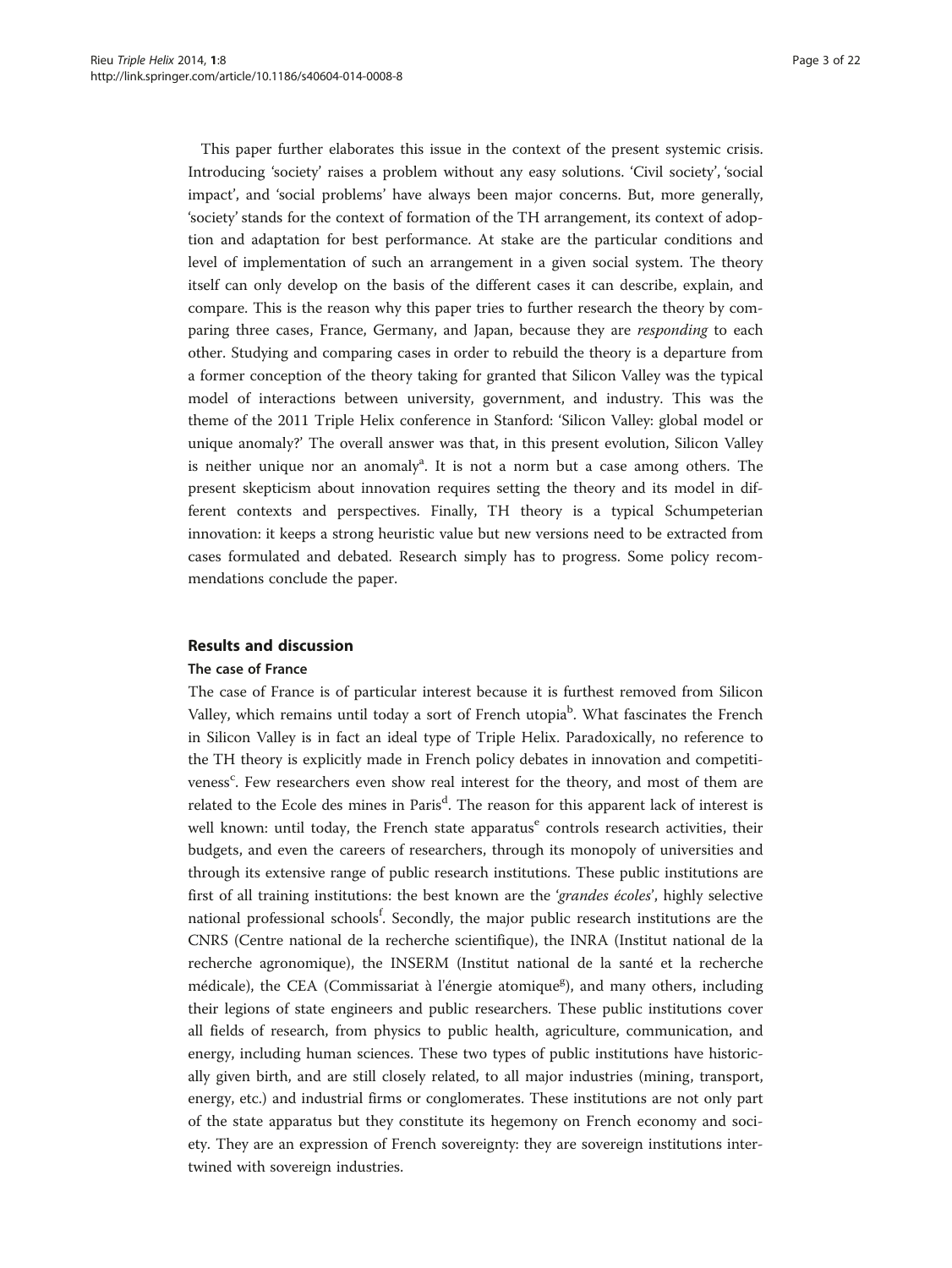In such an institutional framework, innovation is certainly not ignored: national power, industrial development, and economic progress have been the goal of this apparatus since the early 19th century. But, beyond common rhetoric, there is both a divide and close relation between these teaching and research institutions and industry. Students from the 'grandes écoles' are trained in science in order to later 'apply' their competence to industry. By contrast, innovation processes are considered the responsibility and role of industries. According to this imagined and official 'linear model', state research institutions are in charge of 'science', the source of 'basic' or 'fundamental' knowledge, which is made available and distributed in various stages throughout the French economy and society. Even today, innovation tends to be still treated as 'application'. This conceptual and institutional framework is organized according to a center/periphery model. The center, research, and its peripheries, applications, i.e., innovation, are treated as two distinct types of activity developed and organized according to different values, goals, and methods. They belong to two different cultures unified by the same conception of the nation and the state, with two radically distinct experiences of economic competition. At best, innovation processes are considered a field of interactions and mediations between research and industry, public and private institutions, the state, and the 'market'. How these interactions really happen is considered obvious and largely left unknown<sup>h</sup>: people just move from one to the other.

This conceptual and institutional framework has well-known negative effects still strong until today. Either large firms have developed their own research and development activities - in this case, they often associate, even integrate, public researchers and laboratories according to their internal interests and strategies - or large firms suppose that public research institutions should provide access to their basic research because it is public and financed by taxes on their revenues. This framework reproduces the divide between science and technology, public and private, and research and innovation. The structure of knowledge activities tends to reproduce the structure of the state apparatus. This framework is an obstacle to the level of interactions driving both research and innovation activities today in effective knowledge economies. In France, two worlds, two different sets of values and conceptions of knowledge, and two epistemologies, are in conflict with each other.

This is well known and well denied at the same time. The Triple Helix theory has precisely the goal to address this situation and search for solutions and reforms. This double denial is reinforced in France by the social sciences, which are considered having full legitimacy in explaining and managing the French situation<sup>i</sup>: political science (public policy studies in particular), sociology, economics and to a lesser degree history, and philosophy of science and technology. They do not reach the 'deep state', the level at which the state apparatus operates. These disciplines and their institutionalized demarcation reproduce the denial. They have been strongly criticized by researchers like Michel Callon and Bruno Latour, who explained that investigation and innovation processes should be analyzed in a completely different conceptual framework. What is both well known and denied is clear: through these public research institutions, some of them prestigious, the French state apparatus controls the long-term evolution of the French economy and society. This established network of power is reproducing itself over time at the expense of economic development and social progress. This network of power tends and tacitly intends to reduce the disruptive potentials of research and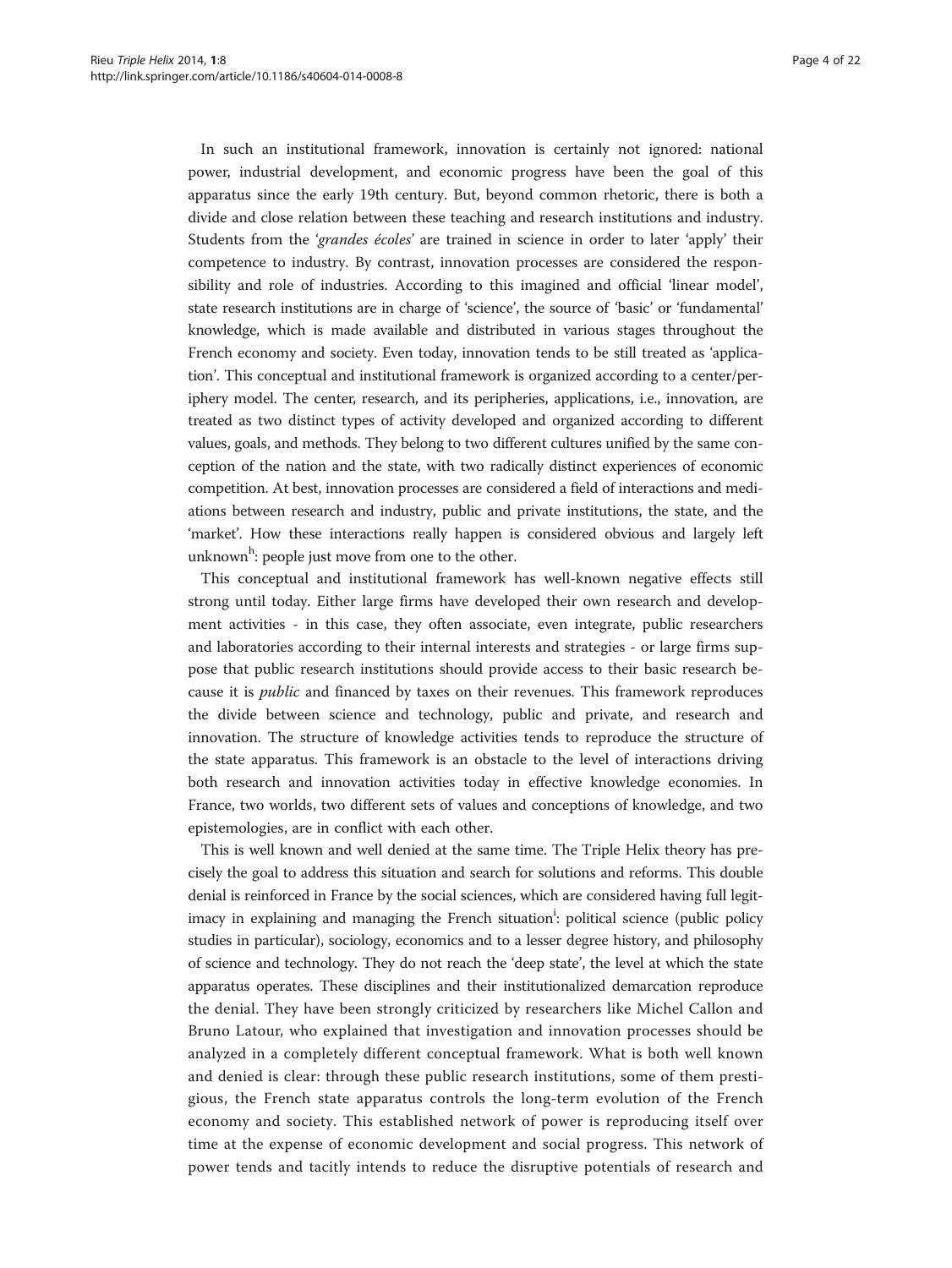innovation processes. It has become strongly counterproductive and even highly corrupt.

At a certain age and level of recognition, through various rewards and honorary positions<sup>j</sup>, public researchers in France integrate a network of power associating top managers of big firms, the high administration of strategic ministries, and the scientific community elite. Coming from the same national professional schools (grandes écoles), they tend to converge at a given moment of their professional life<sup>k</sup>. This power network is embedded within the state apparatus: it reinforces and legitimizes its control on the economy and society. This explains why the state apparatus is in the position of macromanaging the interactions between research institutions and the main firms framing the whole economy and presiding over its evolution. It also explains the strong divide within the French economy between the large national companies, today largely privatized<sup>1</sup>, and its periphery of medium and small size companies, which do receive the same assistance from government, but do not have access to the same level of technological, financial, and legal resources as large companies at the center of the French economic system. They do have the same status but do not share the same privileges, even if they provide around 65% of employment in France. This explains why high-tech companies and new companies in general do not find in France the proper financial and fiscal conditions for growth. They do not belong to the same economy and do not play by the same rules.

In this situation, reform carries a high political cost. It is difficult to imagine that the French state apparatus would soon renounce its power to control the evolution of the nation, which is the source of its legitimacy. Without any doubt, the power of the state apparatus over the production and distribution of knowledge explains the present lack of competitiveness of the French industry and the relative weakness of its small and medium size companies, which do not have the same level of recognition and support than the firms associated to national networks of power. But this also explains why French major companies (EDF, Schneider, Areva, Total, Saint-Gobain, BNP-Paribas, Lafarge, etc.) are very successful outside of France where they have developed partnerships and participate in projects free from national administrative constraints and power structure. This situation also explains that graduates from the best schools tend or wish to emigrate in order to create their companies and develop their careers outside French constraints.

Finally, this close network associating the high administration, top management of big firms, and head of the scientific community, explains the decision taken in the 1970s to create a national system of nuclear energy facilities with the goal to assure France's long-term energy independence and sovereignty $<sup>m</sup>$ . The level of investment has</sup> been so high that it drastically reduced public and private investment capacity in the 'new technologies', which were picking up in all industrial nations, including France, in the late 1970s and early 1980s<sup>n</sup>. After the pressure of the energy crisis all along the 1970s, with the promise of a secure supply of electricity by nuclear plants, the incentive to design energy-saving policies and processes, to invest in alternative energies, lost urgency. Private companies and public institutions could no longer consider these fields of R&D as profitable long-term investment. The consequences of these decisions, the responsibility of these aggregates of power, explain the present situation of the French economy combined with the state of research in France. The French nuclear energy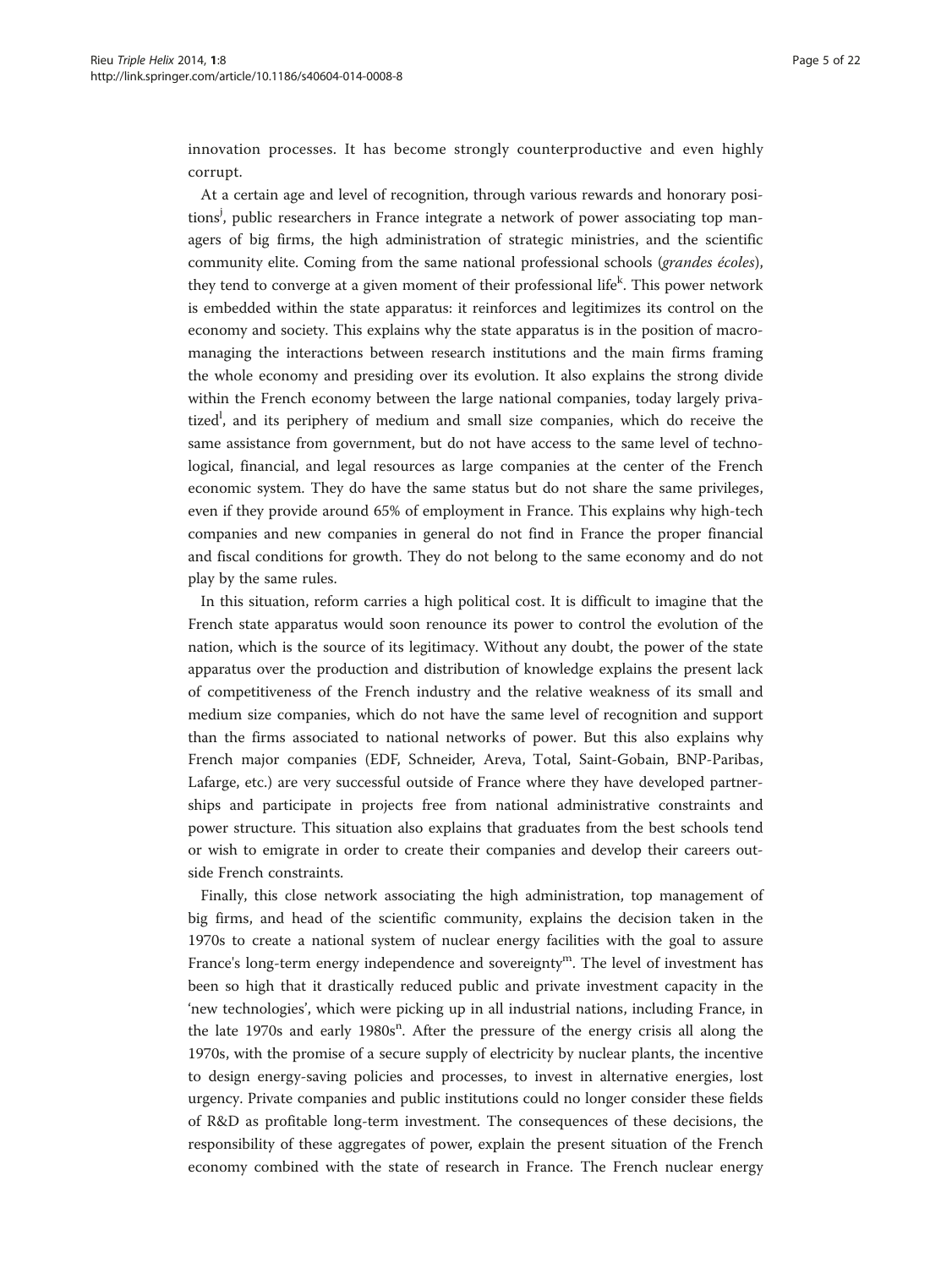establishment is presented as an irreversible condition beyond any retrospective debate over the misleading vision of the late 1960s and the post-Fukushima debate.

Situating the present analysis is important. French science is known for the quality of its researchers in mathematics, biology, economics, or physics. But, this is today a partial and misleading epistemology. In the present knowledge regime, top researchers do not compensate for either the weakness of the French national system of innovation or the weakness of the French industry measured every month and for years by its trade deficit. The tall trees of Areva, TGV, and Airbus cannot hide the meager innovation forest. Once again, this situation is perfectly well known. But successive presidents and governments have been unable and finally unwilling to confront this situation, to establish a research and innovation policy targeting specifically French small and medium enterprises (SMEs). They all tried and finally renounced. In order to stay in power and govern ('to steer the country'), they cannot afford to confront the combined power of the high administration and top industries, which are driving the long-term evolution of the whole nation. They learn to take into account and then follow their aggregated interests. The political risk has always been too high because students, professors, and their syndicates are also against any reforms, which would transform in depth the status quo. The tacit hope of the best students is to join the power structure (or leave the country). Any strong reform would reduce their specific interests and their potential access to the French power structure.

After an initial trial period intended to show the population that its vote is respected, governments finally convert to the established hierarchy of influence and interests. The government is reduced to the role of interface, adjustment, and negotiation between the population, the economy, and the administration. There is therefore a sort of French Triple Helix. But this French version is reduced to the interaction between government, the state apparatus, and the economic system<sup>p</sup>. In this distorted type of Triple Helix, two major instances and sectors of activities are absent and repressed: first, research, innovation, and education activities; secondly, French civil society. The first one, the knowledge sector, is under the control of the state apparatus; the second is supposed to be expressed by the political process. Reforming France does not suppose a social movement but major epistemological progress based on effective knowledge of the French system of power.

#### In contrast: the case of Germany

Therefore, in its standard definition, the Triple Helix theory is highly disruptive regarding France's institutional system. TH theory supposes the existence of an advanced social system in which three distinct strings or specific spheres are interacting with each other: information circulates between these spheres and these exchanges generate new knowledge (innovation) in each sphere and in the system itself. TH theory is just a conceptual construction. But this construct carries a theory of society and a program to analyze social systems and their evolution regarding knowledge activities. TH theory cannot be dismissed because it is built-in in the evolution of advanced industrial societies. In the case of France, repressed but not ignored, TH theory adequately describes the directionality of recent reforms of universities and research institutions, their relations to industry and to local economies. It explains the search at the local level for an increased degree of 'autonomy' from the Ministry of Higher Education and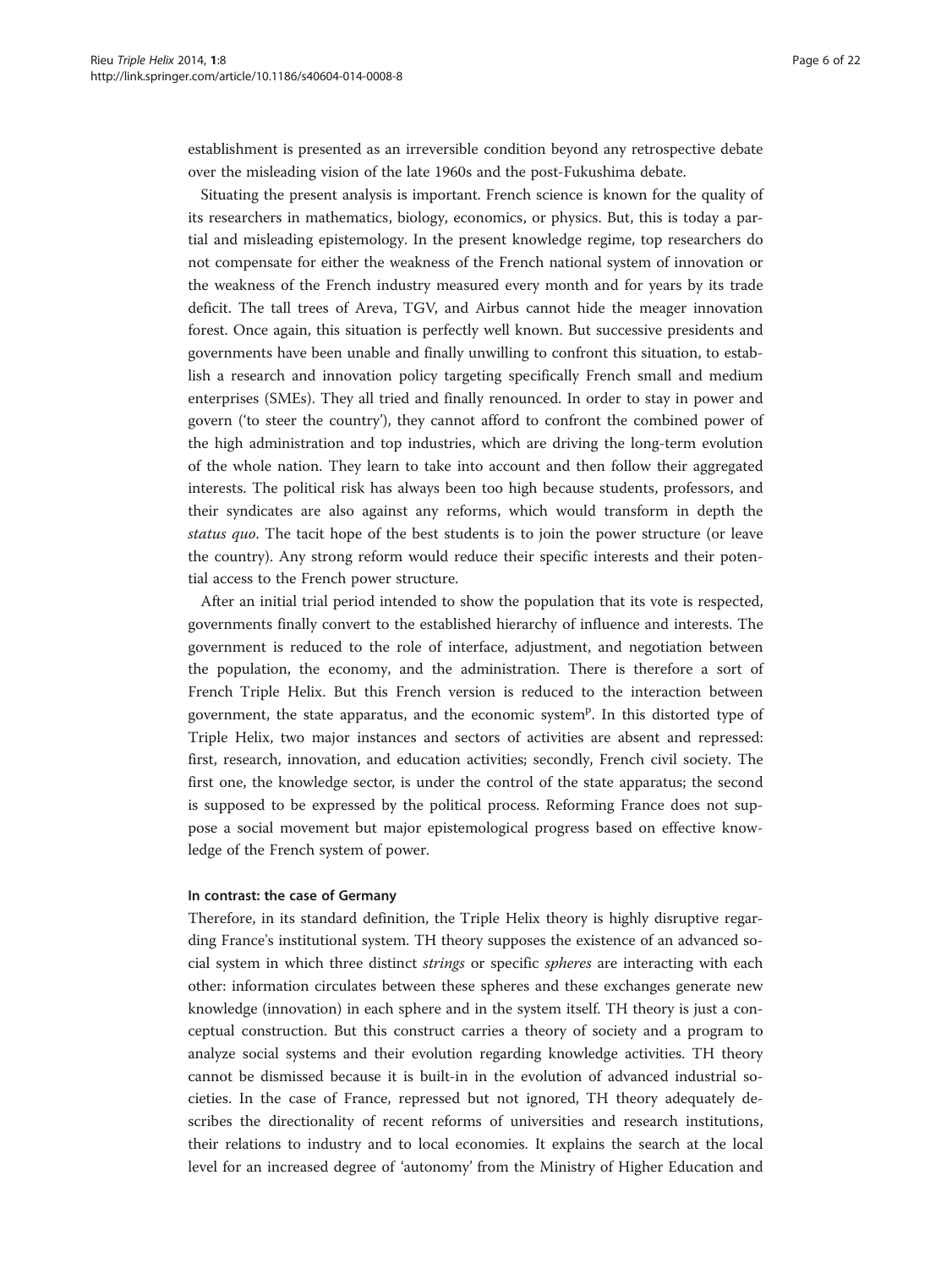Research and stronger interactions with industries and local economy. This direction explains also the limitations and final failures of these reforms. In its official sense, 'autonomy' means a more effective local management of resources but no real emancipation from central administrative control. It explains why these reforms are inadequate by comparison with those made on other nations in the last 15 years, in fact since the 1980s when the function of universities in social systems started to change.

From this point of view, the case of France needs to be contrasted with the case Germany. Referring to Silicon Valley might provide some ideal standard, but it surely hides the present state of France, as well as the ongoing evolution of the San Francisco Bay area. France needs to be compared to Germany in order to learn from it. The main difference is the institutional system, mainly the difference between the French regionalization and the German federal system. Regionalization in France replicates at the level of regions the same national institutional model; a federal model belongs to a different logic. Due to its federal institutional structure established after 1945, Germany is today composed of sixteen Länder, each with a strong historical and economic identity, with different but also shared interests, with a common vision of Germany, of its power and destiny. Today Germany is free from a centralized state apparatus having as its goal to rule the nation according to its own interest and perspective. As explained by Ulrich Hilpert<sup>q</sup>, within each Land, local characteristics and interests have made possible collaboration, interaction, and negotiation between universities, government, and industries.

A sort of spontaneous version of Triple Helix theory was already in place when the German federal government under Chancellor Gerhard Schröder decided in the late 1990s to reshape the German social and economic system in order to overcome the transition period opened by Germany's reunification, to stabilize the adaptations and reforms, which had been necessary in order to organize a new and extended version of the German state. Politicians did not have any helix in mind. Because economic disparities and psychosocial resistance were still strong between former Eastern and Western Germany, the challenge was to find the right level and establish the right local platform for rebuilding a competitive economy, to create competence and jobs. The selection of education, innovation, and research proved to be an optimal choice for reconstructing a local endogenous economy merging progressively into the national economy. Nobody pretends that TH theory brought the solution but it can certainly explain it. This complex transition is not yet completed and inequities between Länder still exist. Conflicts of power exist in Germany as everywhere else: the problem is the level at which such conflicts are expressed and solutions negotiated. But what made the management of this transition successful has been the tacit understanding and agreement that German long-term economic and social reconstruction would be built on continued interactions between universities, industries, and local governments within a regulation by a higher political order and federal incentives.

In each Land, the population understands the role of research and innovation processes, even if education remains a difficult challenge to create jobs and have access to these jobs. This development path creates social problems of its own, but it also created a tacit local consensus. This dynamics had one positive aspect: it transformed the conception and role of competition between Länder because each Land is responsible for establishing and implementing local conditions for growth, employment, and collective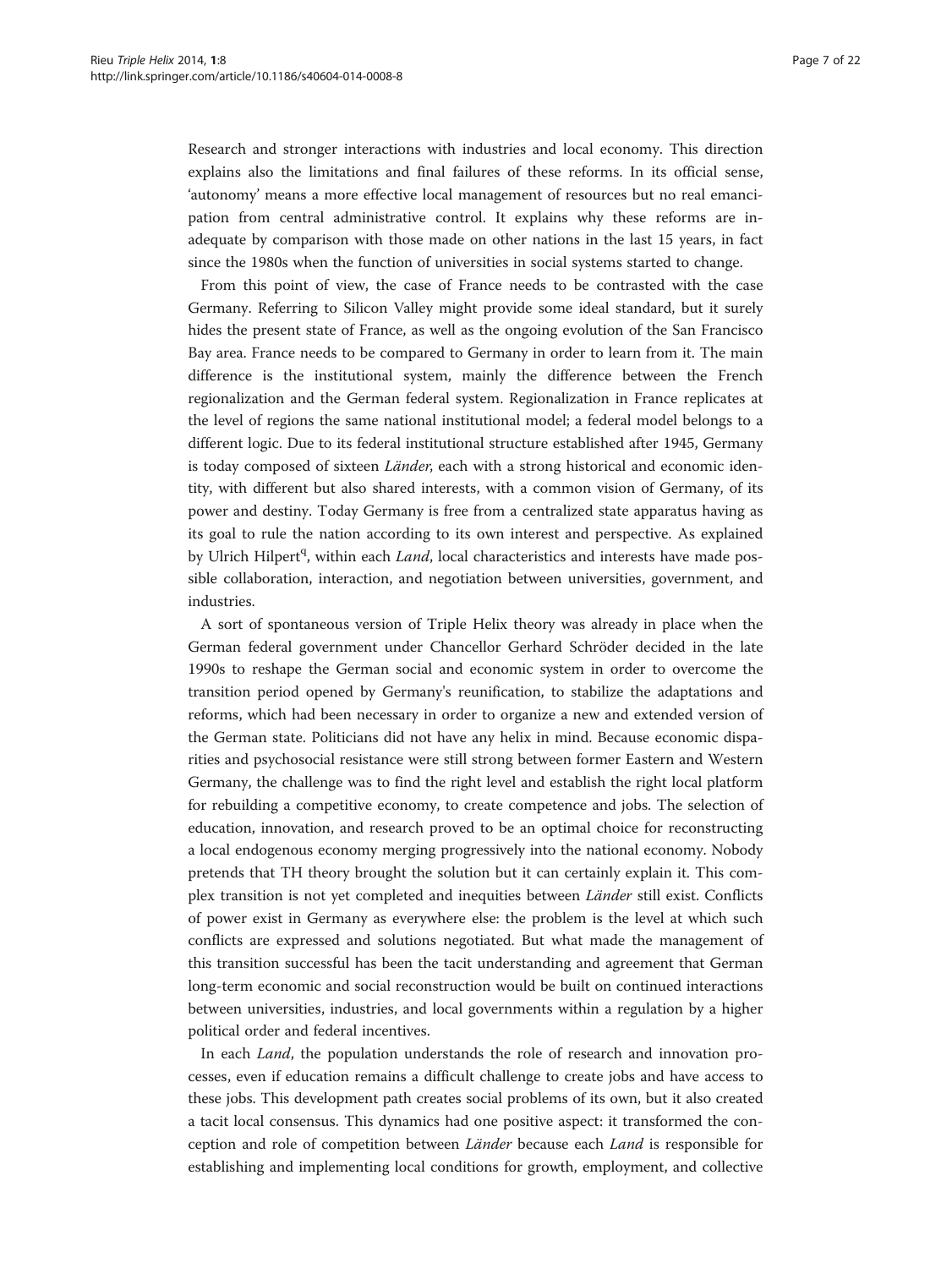welfare. The role of the federal government has been and still is essential. Its role is to stimulate local TH-type initiatives and to regulate at the same time this new German social and economic system within its geopolitical environment, within the European Union, and with the main partners of this new Germany in Eastern and Western Europe, Russia, the USA, China, and India. Based on a network of powerful nationwide public and private foundations, the Berlin government has been able to explain, promote, and finance continuous TH-type reforms at the level of the Länder, sustained by massive federal investment targeted toward 'centers of excellence', laboratories, research chairs, and emerging fields of research. Germany is a paradigmatic case of a federal regulation of local industrial competitiveness based on research and innovation processes. From the start of the present systemic crisis, this policy has been reinforced as the best response to overcome the crisis. This is summarized by Germany's official 2009 slogan 'Mit Forshung und Innovation aus der Krise' (overcoming the crisis with research and innovation)<sup>r</sup>.

The case of Germany is a powerful version of Triple Helix theory. It deserves to be carefully studied and debated by each mature economic and social system, certainly by French specialists in science and technology policy. 'Regionalization' has been a major policy in France since the late 1960s. It was the last reform introduced in 1969 by General de Gaulle. It was rejected by popular vote and de Gaulle chose to resign. The French population voted against this project because the majority of the voters did not consider that these regions would have the resources to develop economically, that inequities between regions would rise, and that it would also reduce the capacity of the central government to balance these inequities. The Loi Deferre, the decentralization law voted in 1982, was a real transfer of sovereignty to the regions. Local governments were established. But this administrative transfer never went so far as to create or induce locally the will to establish the conditions for an endogenous regional dynamic, adapted to the local economic fabric and contrasted (not disconnected) from national policies. These French regions did take into account their specific geo-economical environment, but with the exception of Alsace, they always stayed in the end within the framework of a national sovereignty. They never converted to the establishment of a full real trans-border growth area based on research and innovation activities, as exemplified by the Knowledge triangle Eindhoven-Leuven-Aachen. Soon, regional politics obscured the ambition and benefits of effective research policies. The French regions have reproduced the national political debate and administrative model. They seem unable and unwilling to emancipate from this model. They are for the moment unable to establish a regional Triple Helix, to establish research and innovation activities as a common regional platform for economic and social development<sup>s</sup>.

Of course, whatever their history and culture, nothing proves that existing administrative entities are the best territory to establish a successful research, innovation, and training (RIT) policy. The future might be full of surprise. In the case of France, the key model for such emancipation is the formation of a trans-regional TH policy, an extended version of the German example, with probable success if fully experimented and effectively implemented. Some French regions are ideally situated for this quantum leap because it is part of their long-term history and present economy. These trans-regional collaborations are well known: Northern France with the Flanders and Holland, Alsace with Bad-Wurttemberg and the Basel region, the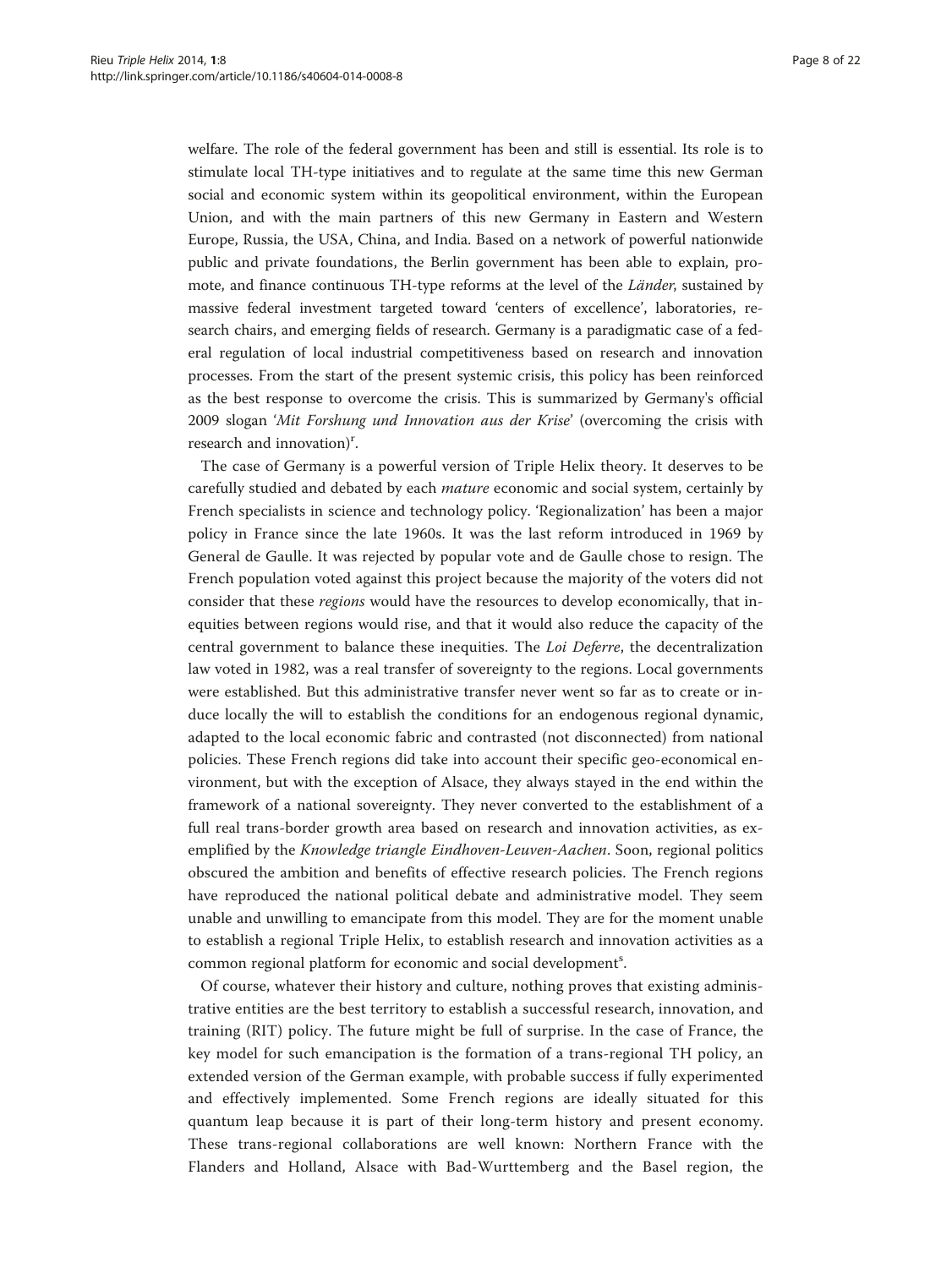Region Rhône-Alpes with French-speaking Switzerland and the Italian Piedmont around Torino, the historical relations between Toulouse and Barcelona, etc.<sup>t</sup>. The French government would need to take the lead and reorganize the state apparatus in order to reduce administrative control. Beyond the case of France, this carries another map of Europe, based on the subsidiarity principle, which contradicts the French state and its power over French destiny. Still, the cases of France and Germany need to be contrasted and complemented in the last part of this paper by the case of Japan, which adds another dimension to the debate. But before reaching this point, it is necessary to summarize why these two cases lead to a new version of the Triple Helix theory, why some counterproductive effects of the standard theory need to be explained and reformed.

#### Problem: growing standardization

The cases of France and Germany prove the descriptive and heuristic value of the Triple Helix theory. They also contribute to a better understanding of its limitations and presuppositions. Explicitly or not, TH theory is still inspiring strong debates, many research, and potential institutional reforms. But the adoption and adaptation of the model has also transformed this conceptual construct into an international norm. The counterproductive effects of this norm have become clear and serious. To modify the theory is to open new research and further reforms.

The first problem is an increased standardization of research, a serious problem in time of systemic crisis. For research and other upstream activities, universities as well as national and regional research policies, competition has greatly intensified since the 1980s. This competition now generates a growing standardization of research and innovation activities. Researchers in advanced industrial societies tend to work on the same fields and the same themes in institutional environments (organizations, hierarchies, even buildings), which tend to become very similar. The short-term and longterm consequence of this situation is a growing standardization. This is a paradoxical situation: research intensification reduces its diversity and innovative potentials. This reinforces another trend: science might be universal and technology generic, we observe the emergence of various types of 'knowledge economy' not only in the USA and Japan as well as in Europe, but also in China, Singapore, Korea, even slowly in Russia, and Brazil. These various types of knowledge economy are competing with each other. But this intensified competition is further reinforcing standardization. These problems express the mutation of the conception, organization, and role of all knowledge activities in advanced industrial societies since the 1980s, the new 'regime of knowledge' in which our societies develop. All major research institutions now have the same priorities and objectives. They have entered a mimetic competition process, which is reinforcing itself into a convergent trajectory. The benefits are real: research standardization facilitates worldwide cooperation of researchers, laboratories, and research programs. But this convergence and search for 'excellence' also increase frauds and misconducts.

But this standardization creates two problems: underneath global and even 'open' cooperation, it intensifies competition between laboratories and between nations and regions according to their capacity not to generate new research and progress, but to transform this new knowledge into innovations, new industries, and new products. This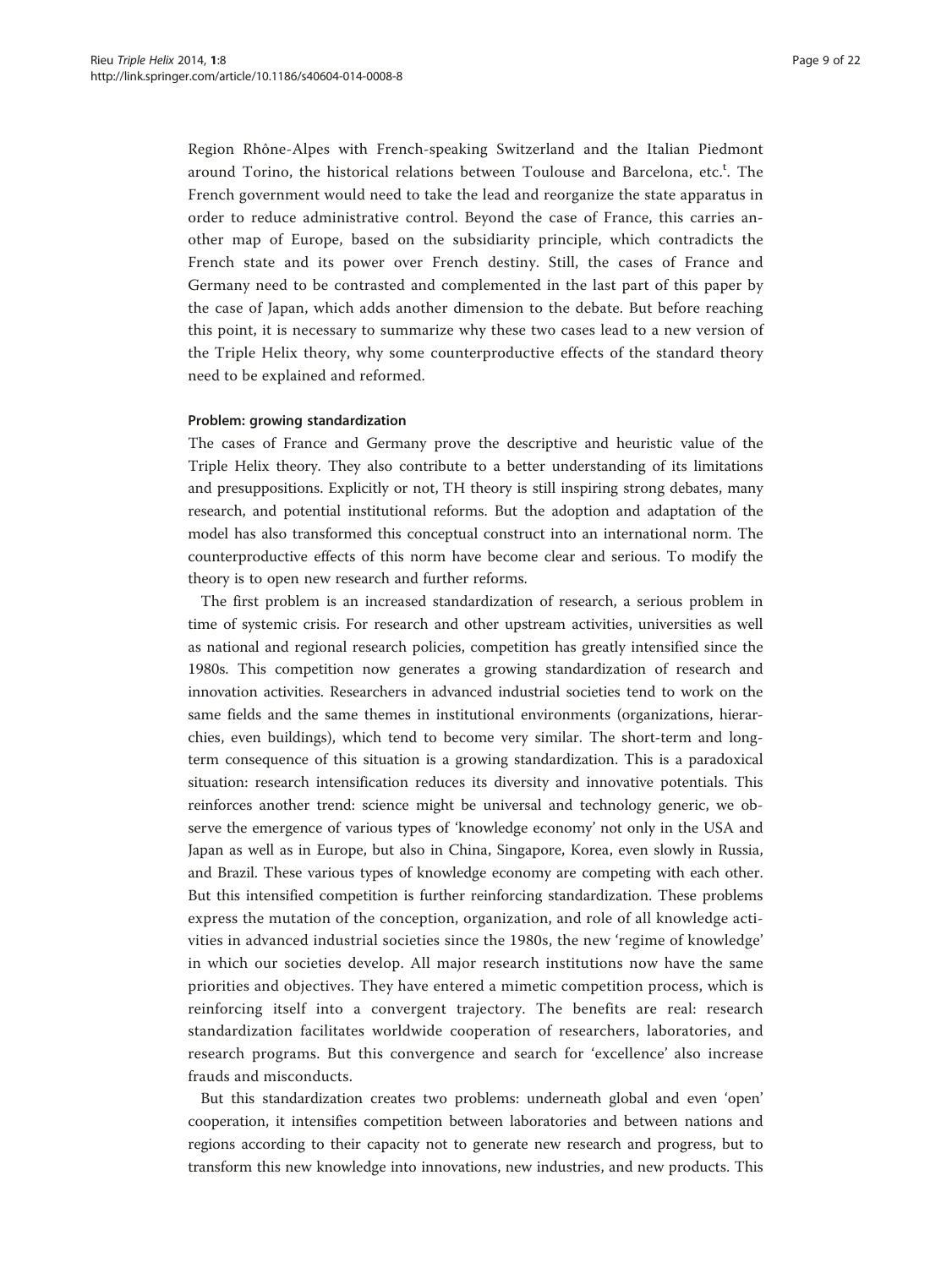situation has obvious positive consequences, but the reforms of universities and national systems of innovation, which can be observed since the 1980s, tend to replicate the same model and therefore intensify the mimetic effect (Rieu [2008\)](#page-21-0). It further intensifies standardization. From the point of view of the two main challenges, intensified environmental constraints and systemic crisis, results are below expectations. Established conceptions of innovation and research policies do not adequately respond to the present conjuncture. Research itself and research institutions are following a potentially dangerous path. This is the second problem: by reducing research and innovation diversity, self-reinforcing standardization will have a negative impact on research and innovation evolutionary potentials and therefore on long-term progress. This does not mean that standardization sterilizes research but reducing its diversity generates a long-term path dependency on established patterns. It seems strange to defend biodiversity and at the same time be blind to the necessity of sustaining and even increasing research diversity.

The standardization of research and the reduction of evolutionary potentials need to be put in a broader perspective. As mentioned before, the convergence of research fields and research organizations brings obvious benefits: it concentrates human capital and financial resources. It rationalizes knowledge production and distribution for economic growth and social progress. This convergence is also the result of scientific methodologies and large-scale communication of data and research outcomes as well as the result of the increased circulation of researchers. These positive elements cannot be ignored when humanity is facing increased challenges; diseases; food, water, and energy shortages; mass unemployment and unfulfilled jobs; unequal access to education, information, and technological expertise; and industrial pollutions and climate change, not to mention international security issues. The positive elements need today to be evaluated in this context. This context is radically transforming the context for science and technology policies, the goals of research and innovation.

Counterproductive effects have become an urgent issue. The first issue is the redistribution of research and innovation territories since the early 2000s, accelerated by the present systemic crisis. One observes a level of concentration of financial capital; of legal, financial, and management expertise; and of advanced research institutions (universities) attracting the best experts and graduate students from around the world, creating innovation ecosystems in which large companies grow larger and in which also innovation and new companies can breed. These world attractors are surrounded by scientific and technological peripheries as well as innovation deserts. Since the 1980s, this convergence has not only intensified, but it has also mutated: it might not fit the present conjuncture. This dynamics is driven by intensified competition between economies and societies. The problem is that the USA, Japan, Singapore, South Korea, and each West-European nation have been sharing the same diagnosis on the present world conjuncture and have one after the other implemented a similar response to growing environmental constraints and to the globalized competition. Since the 1990s, it is official policy that the long-term future of each advanced industrial society has to be found in its capacity to generate new knowledge and to translate innovation into new companies and new products, which would create growth, jobs, and state revenues for financing welfare policies and infrastructures as well as research and innovation policies. This was theorized and popularized by the pioneering work of Michael Porter since the early 1980s. This hope for a new positive cycle is our common mythology.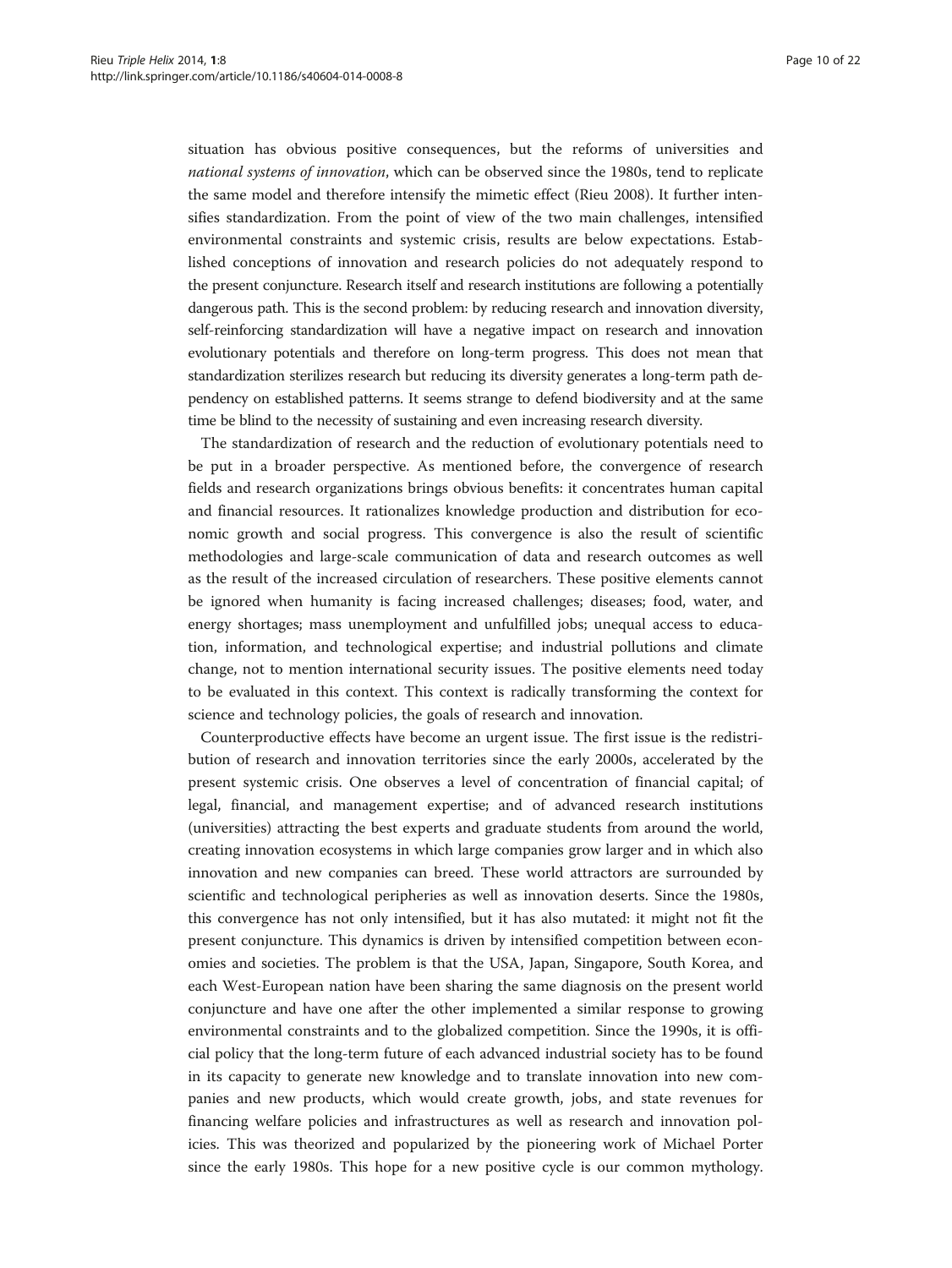The resulting increased standardization is reducing research diversity and in the end science and technology's productivity. It is becoming a trap.

#### Solution: to restore and increase research diversity

Reversing the trend toward standardization has for its goal to restore and possibly increase research long-term productivity in order to meet present challenges. The problem is to organize and sustain research diversity. Modern science, soon after birth, became the monopoly of the modern nation state<sup>u</sup> and to alter this historical trend is a major challenge. Contrasting France and Germany proved how a reformed TH theory could participate in the identification, formation, and organization of different RIT territories<sup>v</sup>. Sterling ([2007](#page-21-0)) proposed a conceptual framework for studying and managing diversity: 'Diversity concepts employed across the full range of sciences (…) display some combination of just three basic properties: (…) "variety", "balance" and "disparity"'. The variety of research traditions depends on their historical, social, cultural, and even economic contexts. But today, saving this diversity does not mean securing or protecting an imagined historical scientific or technical identity or tradition (disparity). It means producing new knowledge and to innovate in a world of intensified and mimetic competition. It means overcoming this competition by developing different perspectives or alternatives. There is nothing heroic to this. Restoring or creating diversity depends first of all on the capacity of academic and research communities to conceive and debate their own objectives, methods, and values, to find a balance between variety and disparity. Institutional innovation and academic autonomy are the key issues in this process. The problem is not to isolate or protect research universities from their economic contexts and social duties. On the contrary, the problem is to give research communities an increased capacity to negotiate with firms and government their priorities and responsibilities.

Once extracted from neoliberal restrictions, the Triple Helix theory is able to provide responses to this situation, as proven by the cases studied before. This interpretation of the theory supposes that research universities do not bow or surrender to their interactions with firms under the control or guidance of government. On the contrary, in full compatibility with the TH theory, universities fulfill their duty when asserting and exploring their full role and responsibilities. Institutional innovation is certainly required, but this does not mean that a research university should be organized and managed like a firm as it is still frequently supposed. It simply requires stressing the requirements of research and innovation, of teaching and training, and of the various time frames of these activities and their specific institutional constraints. Diversity is as important for progress in science and technology as standardization. Of course, adjustment between the two might be difficult to manage, but the risk to *differ* and to develop new fields and hypotheses are also a fundamental duty and responsibility of research communities. Economics of knowledge is a branch of economics studying the conditions and economic impact of innovation processes. But it cannot be extended to the life and organization of laboratories or universities.

This implies a different conception of competition. To compete within the same model and for the same objectives is quite different than competing on different grounds for complementary and cumulative objectives. New modes of collaboration and *positive competition* can be imagined and can also be observed in a federal system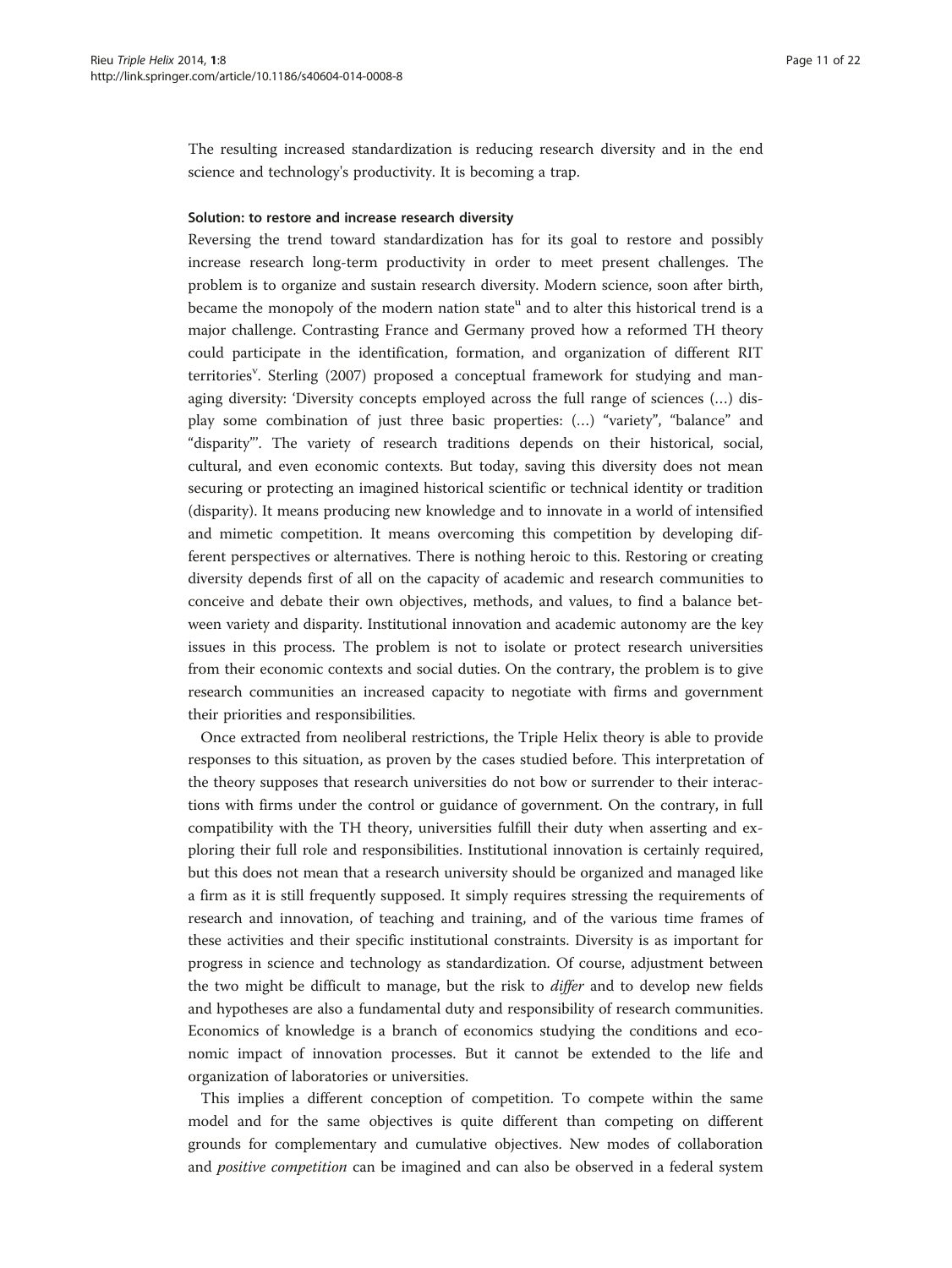of research and innovation, connecting different local Triple Helix arrangements under a regulative entity, either national or regional. Germany is a good case of such an institutional arrangement, but it does not provide a model to be easily replicated. An institutional arrangement is not a matter of choice but the outcome of a singular evolution. Collaborative competition has become a key issue. Positive competition does not (should not) reduce diversity but on the contrary reinforce diversity and intensify global progress and common knowledge. In the present crisis, in order to confront rising environmental constraints, better and shared knowledge of innovation processes, including a reformed version of the Triple Helix theory, leads to a conception and practice of collaborative competition. It seems a big step when it is in fact a small change of perspective. To compete is also to collaborate: what is at stake is the productivity of these interactions in terms of discovery, innovation, and dissemination. The capacity of local or regional entities to respond to these interactions is a political matter, which the Triple Helix theory clarifies by providing a frame of negotiation and organization.

Porter's ([2011](#page-21-0)) conception of 'competitive advantage' does not contradict this conception of the Triple Helix. His theory includes implicitly this different angle. Developed in the 1980s, in the period when neoliberal policies were implemented, his problem did not concern the local arrangements at the source of the comparative advantage. It was focused on the advantage itself at the level of firms capable of translating this advantage into a product or service introduced in different markets. The emergence of this advantage and its translation into a product or service developed by a firm were left in the shadow. In this neoliberal context, creation of SMEs, industrial development, and economic growth were the only concern. Markets had to be opened or created, extended, and penetrated. Economic globalization is an outcome of this neoliberal paradigm. It revolutionized the world, but it also turned into the present situation.

The questions today are more inquisitive and more urgent also. A proof of Porter's theory compatibility with a new version of the Triple Helix theory is the important role played by the idea of 'differentiation.' This notion encapsulates the competitive advantage. What is really the difference expressed in a new product? Where does it come from? How is it translated into potential competitiveness? Can it be reduced to a higher performance and cheaper cost? Looking for the source of the difference is an endless and useless task. The problem is not the source but the context in which a difference becomes an innovation, how it takes shape and is finally translated into a new product or service reaching a different need or expressing a desire in a population. This context has certainly many layers and parameters. But some interactions generate a pattern and compact between at least three distinct types of activities, knowledge, experience and expertise, a type of exchange and enterprise, and a common or collective institution. Among many others, these interactions transform a difference into continuing innovation between various fields within a social system. This simply means that the Triple Helix theory has a heuristic and epistemic function: it makes possible an analysis of an emerging innovation and of the various interactions transforming this innovation into an artifact embedded in a society.

In the present post-neoliberal period, one way to reverse standardization and negative competition is to restore and intensify diversity. It is easier said than done. I am trying to formulate a version of the Triple Helix adapted to this specific conjuncture. The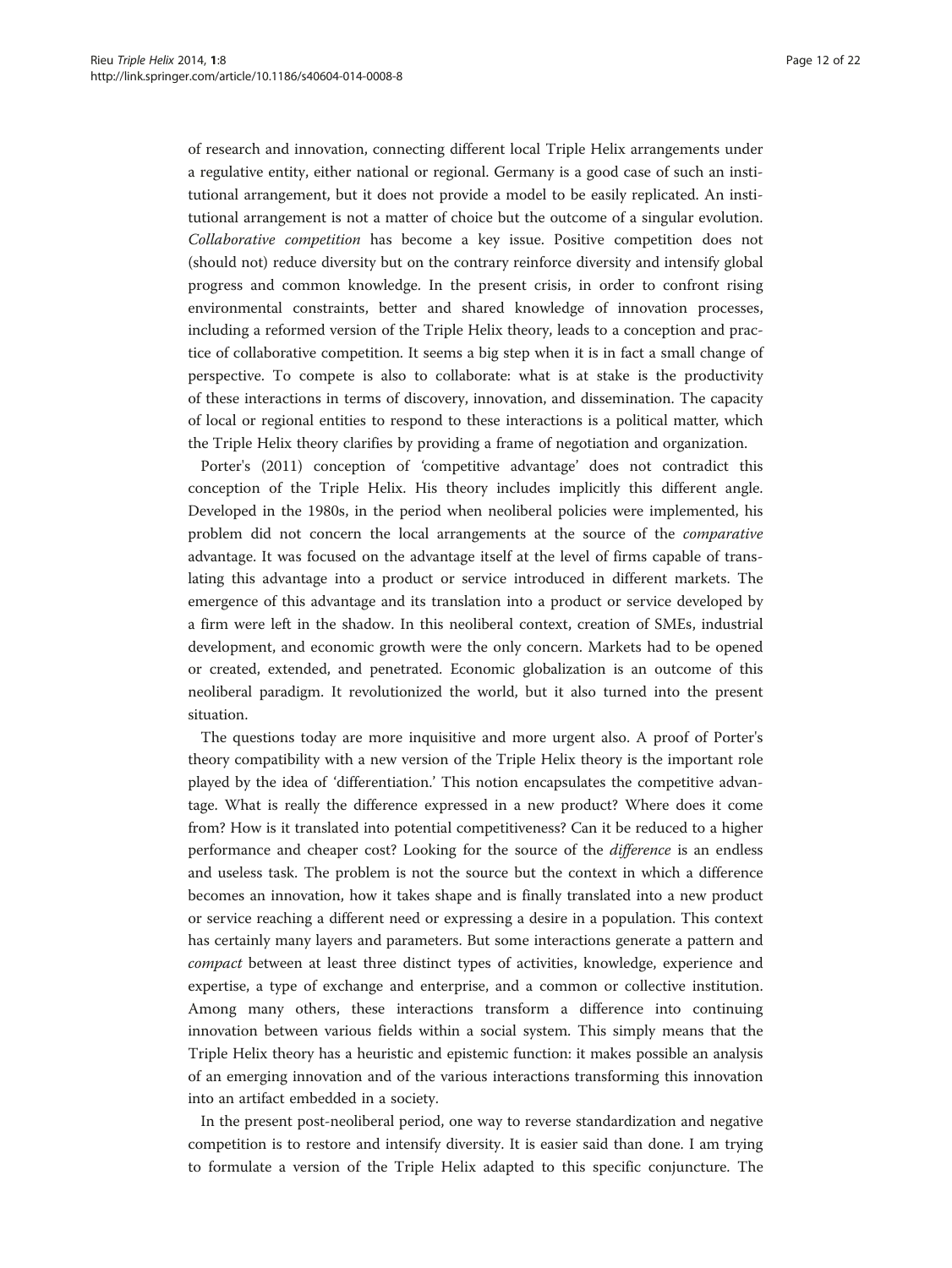present period does not so much expect 'new discoveries' than search for multiple innovations in many different fields: technological innovations as well as social, institutional, ethical, managerial, legal, financial, or cultural. The idea is simple: multiple innovations will at some point aggregate and lead us all beyond the present systemic crisis. This search for new sources of innovation has been clearly expressed since the 2002 Triple Helix conference in Copenhagen. An idea was to introduce a fourth helix. This new helix was identified with 'society' and 'civil society' in a typical science, technology, and society (STS) approach. This solution was also expressing the growing role of social sciences in the knowledge of science and technology processes, of their interactions within their social, political, and economic environments. Introducing a *fourth helix* in the triangle made by government, universities, and firms was to create a different method to analyze innovation processes. This method was in the end leading to a different analysis and conception of society.

Giving a real content to this *fourth helix* is a question, which proved more difficult than expected. First of all, the fourth helix could not be reduced to 'culture', to national scientific and technical traditions, because it explains little besides what history and sociology of science have been studying for years. To reduce this fourth helix to 'society' raises the problem of what 'society' really means in this case. Multiple answers are available, all fully justified: connecting to civil society, solving social problems, answering social needs, reducing inequities, easing everyday life, developing public infrastructure and services, creating jobs and employment, and establishing a clean and safe environment as well as sustainable social and economic development. Other perspectives need to be taken into consideration, in particular Latour's ([2005\)](#page-20-0) analysis of how the 'social' is constantly made and reinvented at the level of individuals and groups in their own agency. In the end, what is at stake is a different conception of democracy.

The answers are many. Introducing a *fourth helix* transforms the theory in many ways. What is expected from this supplementary helix? Its function is to study, organize, and regulate the social system in which operate interactions between universities, government and the state administration, firms, industries, and their related services. This also includes industrial property rights and the legal structure according to which knowledge is produced and circulates. Furthermore, the fourth helix satisfies a real political function situated outside established political institutions. In this sense, it manages the governance of a social system driven by a Triple Helix arrangement. This political function regulates and reconfigures the relations between politics and technology, research and economics, civil society and research, and politics and economics. This new political function is not a dream or utopia: it is a virtual response, an urgent one, when our social systems need to learn how to respond to environmental constraints, which deeply transform their structure and affect the life of individuals and groups<sup>w</sup>. The virtual function anticipates institutions, which are still to be imagined. At the same time, this mutation was actually quite predictable and is obviously required: when science and technology concern all aspects of life in society, the way we are educated and the way we work, commute, communicate, and even reproduce, a major mutation is bound to take place. All these aspects of life in society become first the target of science and technology policies, but they also become the source and inspiration of all these policies. This mutation is the social turn of science and technology policy.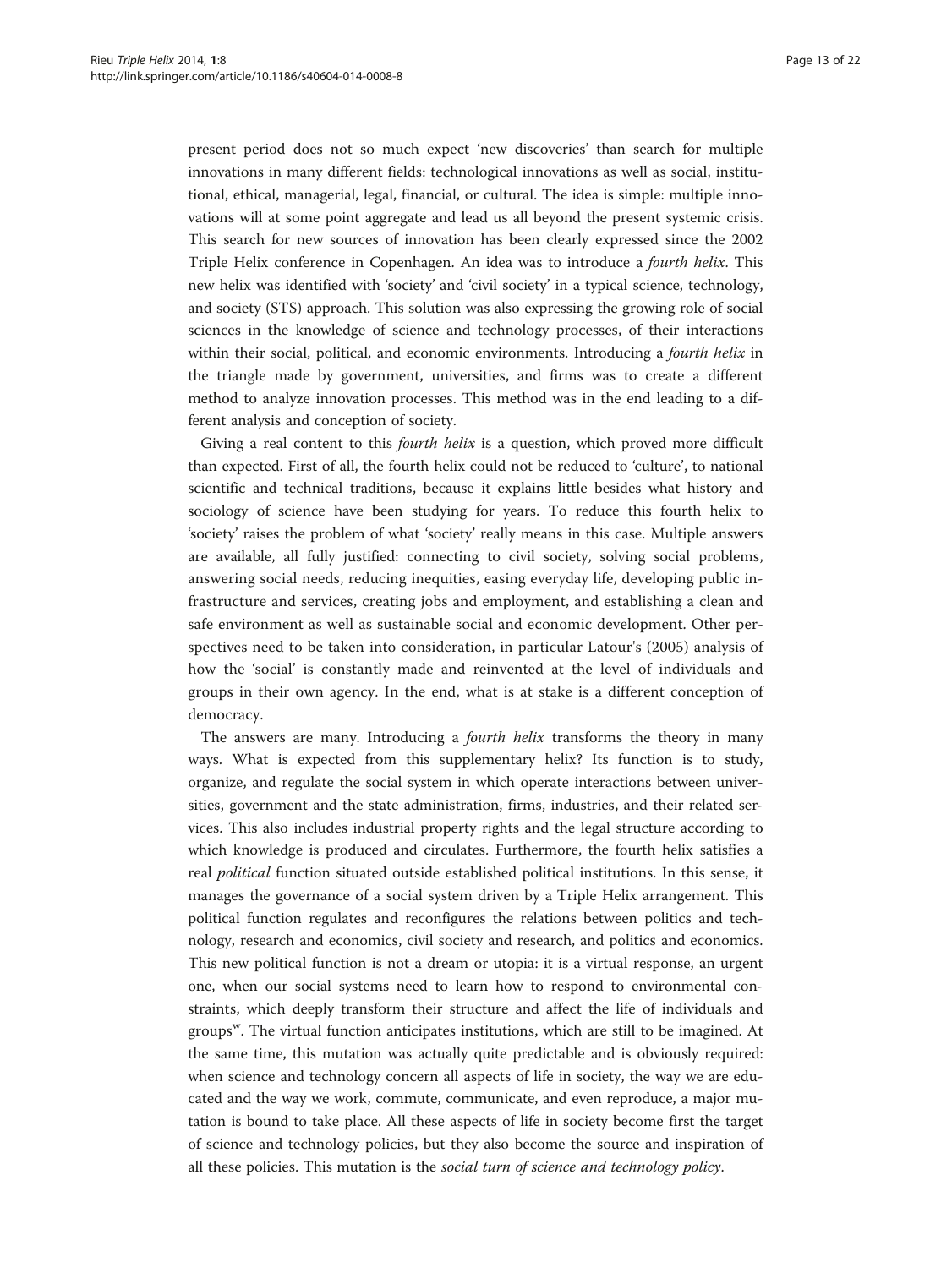Japan was the first nation to explicitly formulate this problem and to search for a solution. The fourth helix is not an answer but the name of a great variety of problems without any clear solutions for the moment. It names an open set of problems, which questions the helix theory itself within the theory itself. Differentiation seems to be a solution to be researched case by case. The helix theory has for goal to analyze and explain what generates innovation within a social system and how this social system is transformed by this innovation.

## Escaping from the mimetic trap: the case of Japan

In the late 1970s, Japan was the first nation to respond to the 1973 energy crisis by transforming its industrial policy in order to design a high value-added economy, which could neutralize the increasing costs of energy and natural resources in general. When in the early 2000s, Japan's power structure realized that most industrial nations were replicating a similar pattern, Japan was the first nation having for goal to escape from this mimetic trap<sup>x</sup>. Japan's third and fourth Basic Plans for science and technology are the best and only cases of such a 'social turn'. In order to learn from them, both plans need to be rapidly put in their context. In the early 1990s, the 'bubble' crisis forced the administration to restructure Japan's research system. The proliferation of programs during the 1980s proved costly and the results were far below expectation. Because of the amount of partners (ministries, companies, universities, etc.) involved and the fields of research concerned, two large programs were organized in 1992 and 1993: the Industrial Science and Technology Frontier Program and the New Sunshine Program for new energy sources and environmental technologies. The divide between these two large-scaled programs indicated that Japan's long-term priority was to respond to environmental constraints by articulating green research and industry with the goal to reshape its social and economic system.

This restructuring led to a final reform, intended to establish a new and coherent national system of research and innovation. The goal for Japan was far more ambitious than a comprehensive science and technology policy: the objective was to build this policy within the institutional system and in return to adapt the institutional system to the objectives of this policy. In 1995, a Basic Law for Science and Technology was voted: research and innovation were established at the core of Japan's institutional system. Based on this law, three basic plans have been developed from 1996 to 2011. Spending on science and technology increased from 12.6 trillion yen in 1995 to 17.6 trillion for the first plan, 21.1 trillion for the second plan, and 21 trillion for the third plan. As usual, budgets teach little about the plans themselves, their construction, intentions, and performance.

The first Basic Plan, from fiscal 1996 to 2001, had as its goal to open a new phase: it increased the public budget for science and technology by around 60% in 5 years. In spite of Japan's systemic crisis, adequate budget was always granted. The priority was to modernize research infrastructures and create new ones. The second Basic Plan, from 2001 to 2006, had for objective to reform in depth universities and the university system by drawing a demarcation between public and private and national and local universities: their ambition and role were different but complementary. Public universities received financial and administrative autonomy: they had to become accountable for their management, for their research and teaching performance. To stimulate research and open new fields, a Center of Excellence (COE) program was established to provide, on a competitive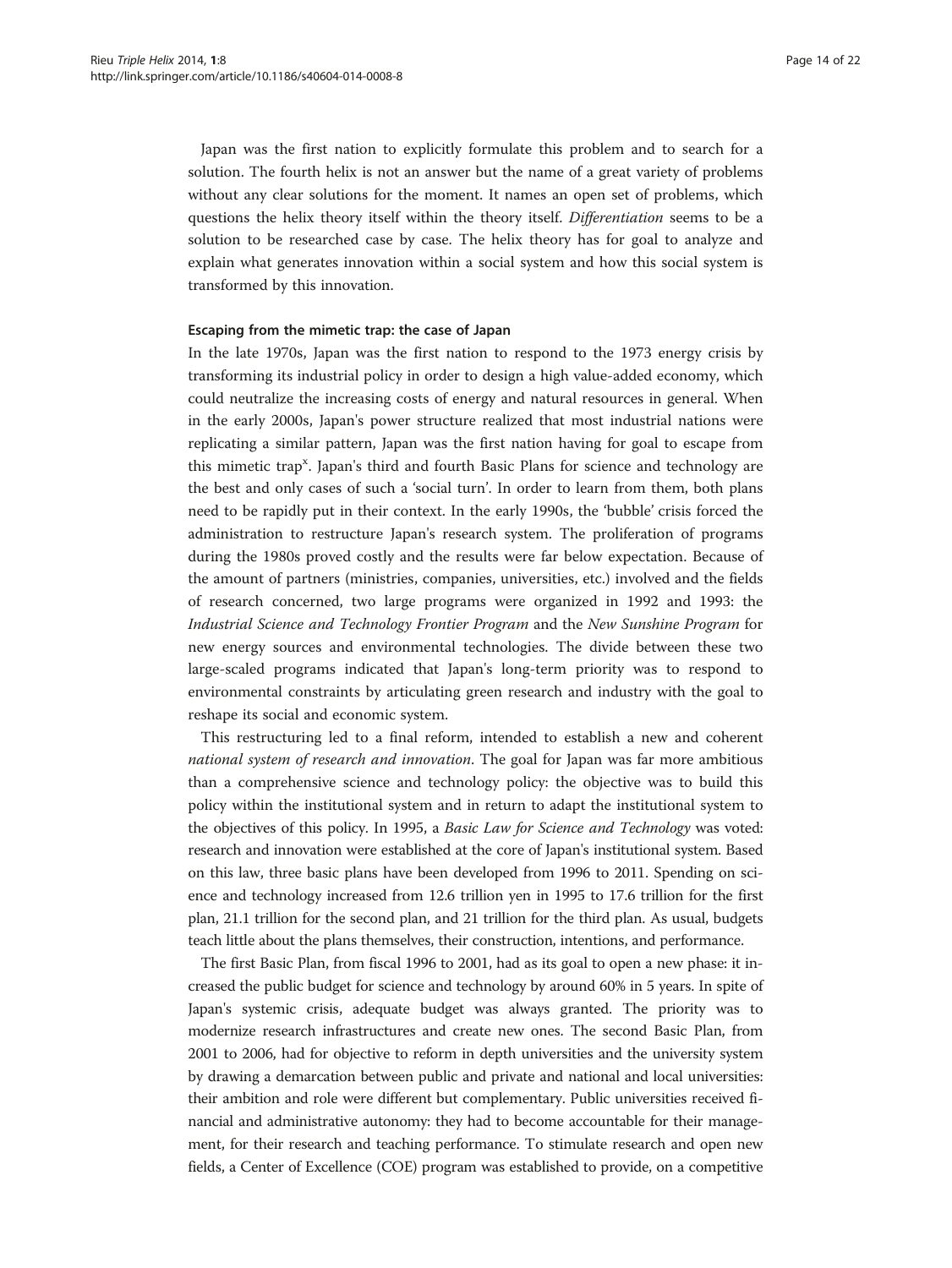basis, financial incentives for innovative projects. Even if the effective outcome of such reforms is regularly below expectation and criticized, this COE program has indeed stimulated innovative interdisciplinary research projects in many fields.

The first two basic plans had as their goal to reform Japan's national system of innovation. Since 2006, a Japanese version of the Triple Helix theory was under construction. In 2003, the National University Corporation Law was voted, and in 2006, amendments to the 1947 Fundamental Law of Education led to the possibility of establishing an 'industry-university-government' alliance. The third Basic Plan, from 2006 to 2011, was launched in March 2006. Its conception and goals were quite different (NISTEP [2005](#page-20-0)) from the first two plans. It was based on a large inquiry to identify the worldwide state of research but also to take into account the effective needs of Japan's population. Japan's Triple Helix had from the beginning a fourth leg. The goal was to respond adequately to Japan's economic and financial situation and its social constraints<sup>y</sup>: the aging of the population, the demographic decline and low birth rate, the rising cost and scarcity of energy, climate change and other environmental constraints, the increased competition with the Chinese economy, and growing international instability. The infrastructure of the daily life of the Japanese was taken into account in order to be reshaped.

The third plan was disrupted at mid-course by the 2007 systemic crisis. Japan was hit where it hurt the most: its economy was partially restructured, and since 2004 and 2005, it had started to grow again. The year 2008 proved how fragile were this growth and recovery: high-tech industries were far too dependent on foreign markets and global economic growth. The message was brutal and clear, without easy solution: an export-oriented economy based on higher value-added industries and products could not anymore sustain Japan's long-term economic and social development. Either Japan's research system had failed to generate and distribute adequate innovation or this conception and role of innovation dating back to the 1980s was outdated<sup>z</sup>. As mentioned before, geopolitical perspective shows that all industrial nations, including recently the USA, had been implementing the same strategy, which would soon become a dead end. Japan found itself caught in a mimetic trap it had entered earlier than the others. Japan had now to escape from it first. The goals of the plan, its methodology, and the conception of research and innovation had to be adapted to this situation. These revisions and reforms led to the conception of the next plan, the fourth Basic Plan. The third plan expressed what should be called the *social turn* of science and technology policy in Japan; the fourth Plan was supposed to reach a step further by including a Japanese version of a fourth helix.

The fourth Basic Plan was ready to be officially launched in April 2011. It was suspended because of the 11 March 2011 Kanto and Tohoku earthquake, revised during summer, and voted again in late August 2011. A major political change had happened in between: the Democratic Party of Japan had won in August 2009 the general election, and a Japanese version of social democracy was experimented. In this political context, because of the systemic crisis, discussions have been more inclusive. This fourth plan had to make a difference in order to justify the same level of public funding. The population would have to see the difference in its daily life, its standard of living, and its level of public services. The third plan's orientation toward solving pressing social problems was reinforced. A 'society of users' was no longer an adequate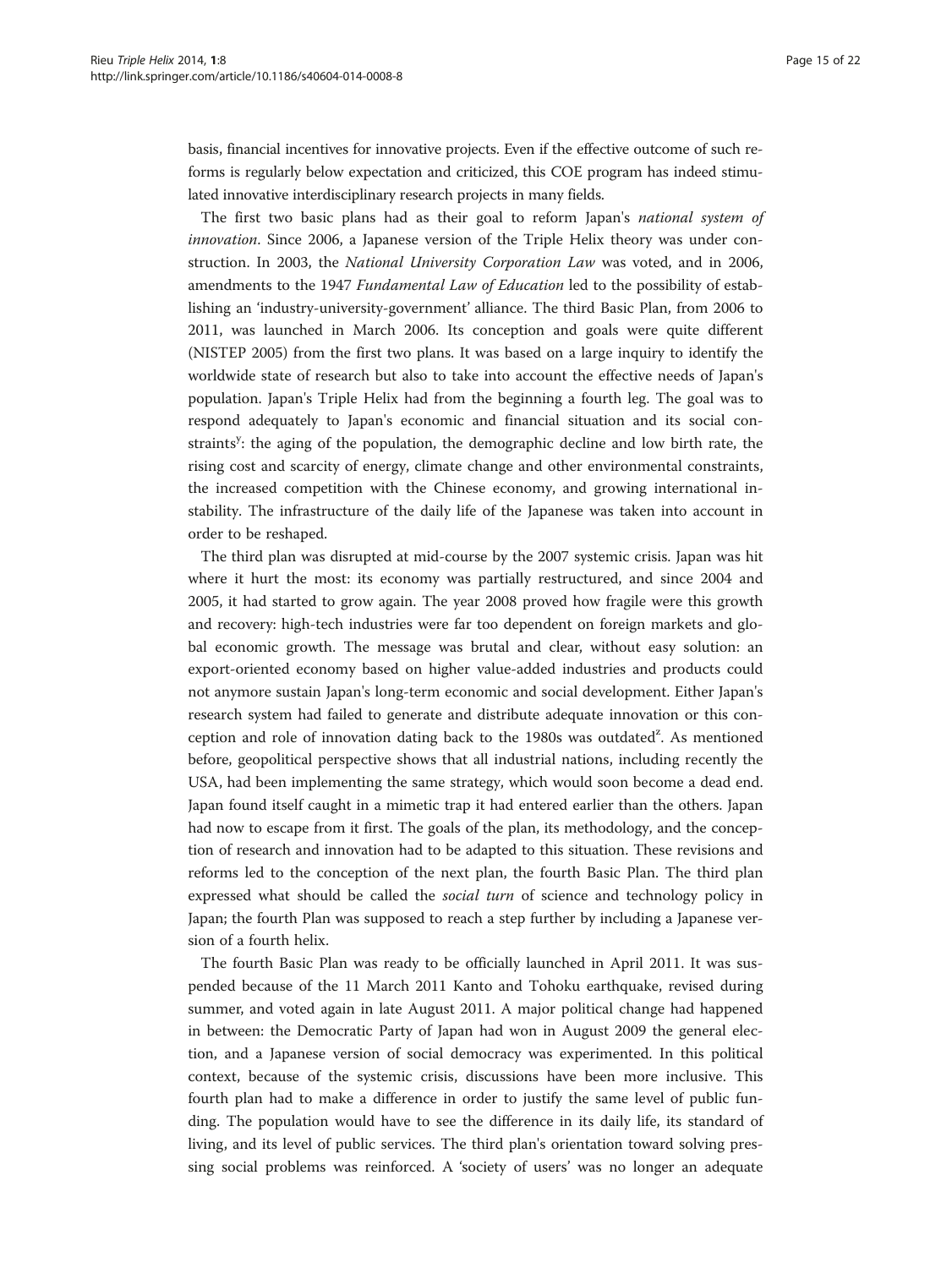solution. Small and medium size companies and even new industries, jobs, and services responding to the needs and lifestyles of Japan's population were supposed to be created or further developed. The fourth plan was raising high expectations, at least in political and administrative circles. It had to respond to the growing disappointment toward science and technology policies according to a criterion of 'social accountability'. In summary, innovation had to 'make sense', to produce growth, to create jobs, and to satisfy real needs but also new attitudes, desires, and values. Social problems were extended to societal issues. Beneath marketing and political slogans, a real problem was raised: the systemic crisis was requiring a deep revision of the economic strategy based on scientific progress and technological innovation designed in the early 1990s. In the mind of many Japanese researchers and officials, a solution was to reconnect to 'society', to envision innovation from the point of view of society.

Intense debate had been taking place since 2008 and a consensus was emerging<sup>aa</sup>. The idea of a *societal turn* was opening new perspectives worth exploring. According to this 'new paradigm of innovation,' in order to benefit the Japanese people, research and innovation policies had to learn how to articulate and manage different goals within the same policy. They have to respond to practical problems and at the same time sustain world-class research. This required innovations in research governance, a new way of conceiving, organizing and managing research, and innovation. 'Society' was the name of a search for new interactions between universities, firms, and the state from the point of view of the population. Documents, debates, and reports<sup>ab</sup> show that the goal was not to put new products on the market in order to respond to a potential demand expressed in buying power. The goal was to identify social needs and societal demands, to try to satisfy these needs and lifestyles in order to create new products and open markets from these new products and services. In this perspective, the neoliberal 'market' was not considered anymore the center of the social system. 'Society', people in their daily life and problems, were becoming the center of the social system. The problem was not anymore to reform the 'national system of innovation', to implement a Triple Helix, but to understand innovation from the point of view of individuals and groups, to redesign the helix theory itself. In the early 2010s, debates and research show that the problem was to negotiate and organize the emergence of a new 'innovation ecosystem' within society itself and from the point of view of society.

In this extended and revised version of the Helix theory, these issues and notions were expressing a *virtual* evolution, real but still not implemented. To respond to severe and multiple constraints, many Japanese researchers but also (younger) administrators and politicians were ready for a real experiment: to learn how to associate into a constructive debate various actors and partners from very different sectors and with different interests and values. The 11 March 2011 Kanto and Tohoku earthquake and the Fukushima catastrophe have obviously reinforced and justified the need for such an evolution. But the Fukushima catastrophe, its impact on Japanese society and economy, are so deep that the whole nation is transformed and transfixed. The complexity of the new situation is so high that it is still today difficult to imagine where it could lead. The catastrophe became institutional when the intricate networks of interests, which made it possible and so severe, were revealed (Rieu [2013](#page-21-0)). The divide between the population and its institutions is so deep that the basic compact and trust holding a society together is profoundly shaken. Still, life continues but no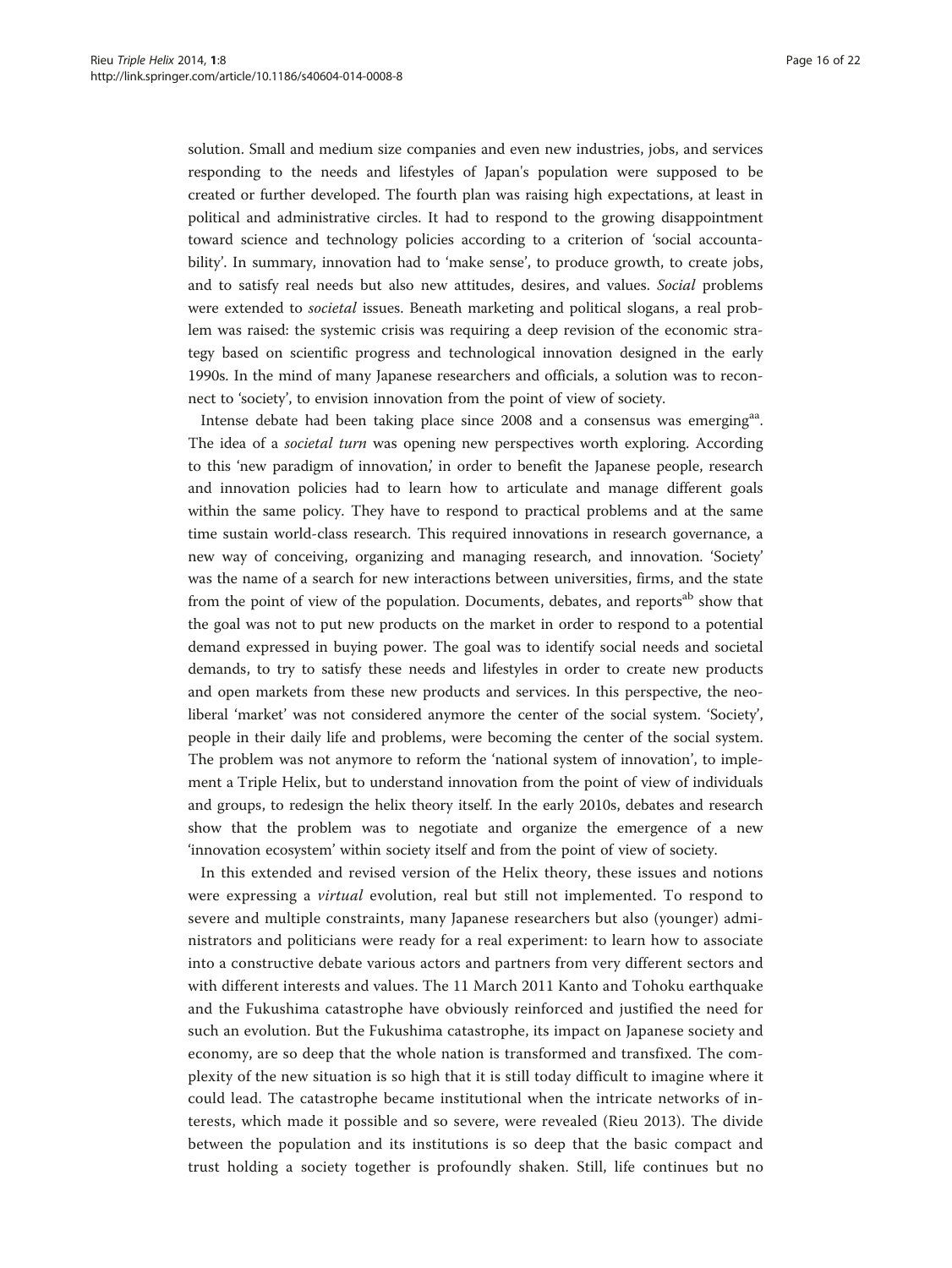government seems able to withstand an institutional catastrophe of such magnitude. In December 2012, a general election brought the Liberal Democratic Party back to government. The conservative prime minister engaged strong proactive policies designed to overcome the endless systemic crisis and set the Fukushima catastrophe in the past. These policies intend to bring growth at any cost and, with growth, confidence in the future.

A social scientist expresses the truth of this critical moment in Japanese history: Kobayashi Tadashi, director of the Center for Communication Design at the University of Osaka, a well-known specialist of sciences studies and deliberative democracy<sup>ac</sup>. In June 2012, the Prime minister from the Democratic Party of Japan decided to organize a nation-wide inquiry on the future of nuclear energy in Japan. It considered necessary that the Japanese public reach an informed decision about nuclear energy as a basis for a new energy policy. Kobayashi Tadashi and other specialists under the direction of Sone Yasunori<sup>ad</sup> organized in a few weeks a National Deliberative Poll. Registered voters (6,849) were selected at random and from them 285 participants were selected as a representative sample of this group according to their demographic, geographic, social, and educational background. The participants met at Keio University, Tokyo, on 4 to 5 August 2012. Following rigorously James Fishkin's procedure (CDD [2012\)](#page-20-0), the result was a typical case of 'informed decision': between 60% and 70% of the participants declared supporting 'a society less dependent on nuclear power plants' (Kobayashi [2012](#page-20-0)). Based on this study, the Japanese government decided on 14 September 2012 to end all nuclear energy production by  $2030^{ae}$ .

But the government changed three months later: the new prime minister objected to the study, which justified the decision of its predecessor, and announced that his government would restart all nuclear plants when in agreement with the safety regulations established after the accident. Ironically, it was announced early July 2014 that nuclear plants would not produce electricity this summer and that no shortages were expected. No one knows how many nuclear plants will be restarted, for how long, and if any will ever be restarted. But what matters is different and reinforces my argument: a nation-wide helix agreement has been reached in Japan. This agreement associates a majority of civil society, politicians and members of the administration at the national and local level, members of the academic community, and a large number of business people, from the media to high technology. This aggregate is a political arrangement between different helixes, like a reshaped DNA in an advanced industrial nation. The message is clear: a new and extended version of the helix theory is potentially, already, at work at the core of our social and economic systems.

### Conclusions

#### Policy recommendations

The following remarks concern each case studied in this paper. These remarks do not come from economics, sociology, or government studies. They come from science studies, in a perspective strongly influenced by the work of Michel Foucault. Concerning France, the power structure controlling research and teaching activities will not change in the near future. There is not even a will to study the situation with appropriate conceptual means. The taboo is the centralized national republican ideal. Science and technology policy and university reforms remain a domain managed in the end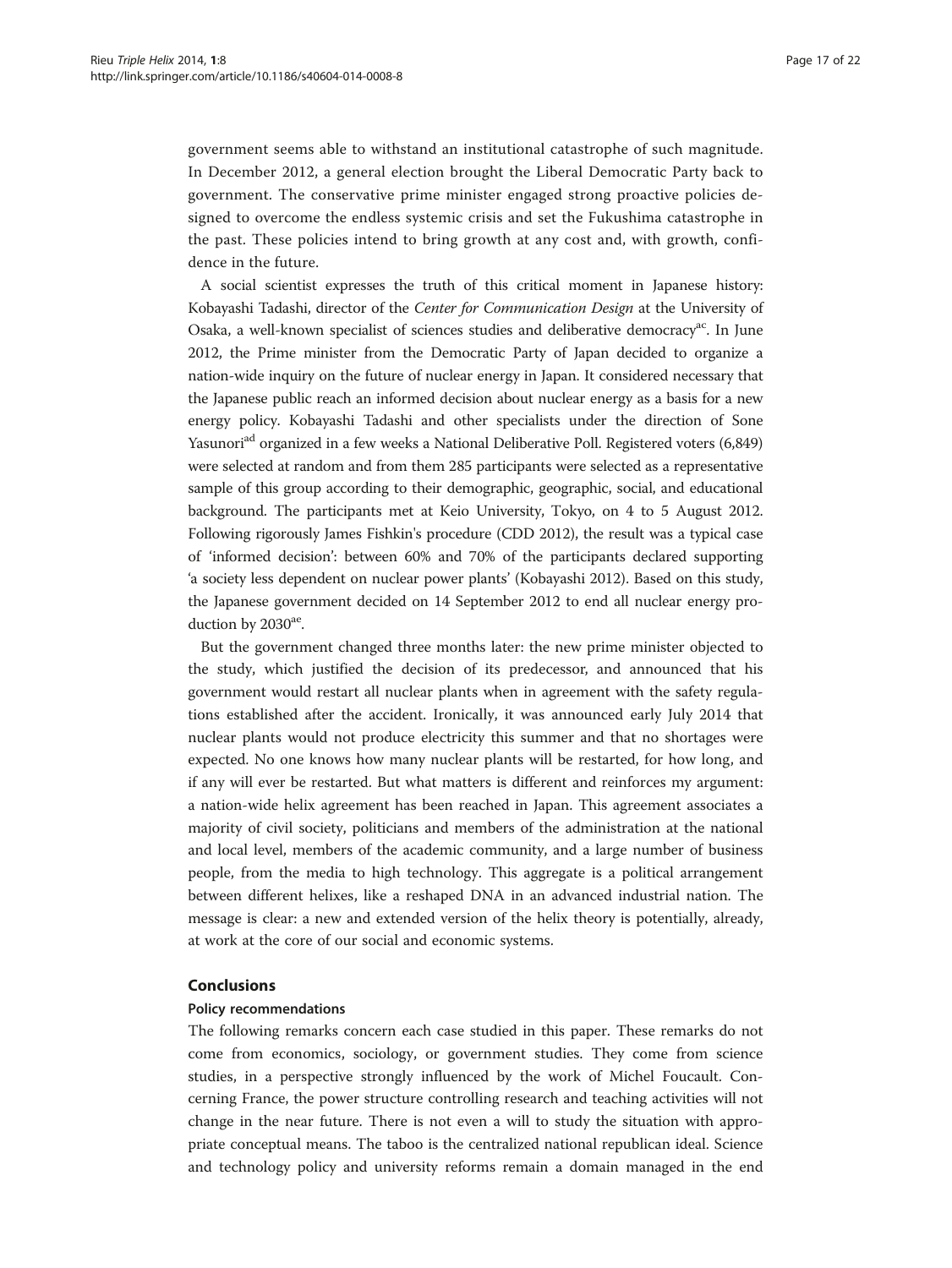according to national interest and sovereignty. The various projects to organize regional poles or communities of research, innovation, and teaching have failed and will fail in the near future because they intensify conflicts of interest and power at all levels.

The best solution is to learn from the case of Germany. The idea is not to replicate the German model but to evaluate the German example and to learn from this evaluation. What is at stake is to find and negotiate the appropriate level of a spontaneous Triple Helix, the level at which a positive negotiation and cooperation become possible between the administration (elected and non-elected officials), the research and higher education institutions (universities, professional schools in business, engineering, etc.), and the business community in its diversity. This local Triple Helix is the active core of a 'cluster'.

Administrative divisions or cultural history do not define in advance this appropriate local level. These 'clusters' are not predetermined territories: they are established around a local Triple Helix. Because this local TH is new, an ongoing negotiation, it can have partners outside its geographical location. This is clearly a version of various economic discourses dating back to Alfred Marshall. It is different from Italian 'industrial districts' often anchored in a long history. This is not the level at which large and well-established firms usually operate, but they often maintain a strong local commitment. On the other hand, small and medium firms operate at this level: they are created at this level and they require strong collaboration with all people and organizations involved in a local helix arrangement. Finally, at the level best fitted for an innovation policy, all Triple Helix have a fourth helix and even many other helixes. In order to keep its heuristic value, the Triple Helix should simply become the Helix theory.

In the perspective of this paper, a lot can be learned from the case of Japan. In many ways, Japan is a continuous experiment, often against its own will. An interesting change and experiment happened between 2006 and 2008. As explained above, it became clear that innovation policies undertaken since 1996 had to be reoriented. The search for competitiveness was endless, mimetic, and in the end counterproductive. The imagined potential consumer somewhere in this world, reduced to its buying power, might belong to the past. The solution was to search for new conditions and sources of innovation and to turn to the local level, to society and everyday life, to the real needs and desires of consumers, and to the changing lifestyles and collective problems of the Japanese population. Responding to these needs, behaviors and desires had the potential to profile new products and services, which could be designed, produced, and sold worldwide. This experiment was suspended, but not forgotten, after 11 March 2011. This Japanese experiment (and others) remarkably fits the role of local TH arrangements. A similar awareness and method should guide those who understand the role and responsibility of local TH arrangements, the research and debate it requires.

Because of its territorial, cultural, and economic diversity, France could greatly profit from this approach. It would directly confront its political and administrative structure. It would entail that research and innovation activities reshape their relations with politics and the economy. The point is that a new level of collaborative activities specialized in research and innovation is emerging, with its own geography and requirements. But Japan could also profit from the cases of France and Germany. Germany could learn from the case of Japan that its real long-term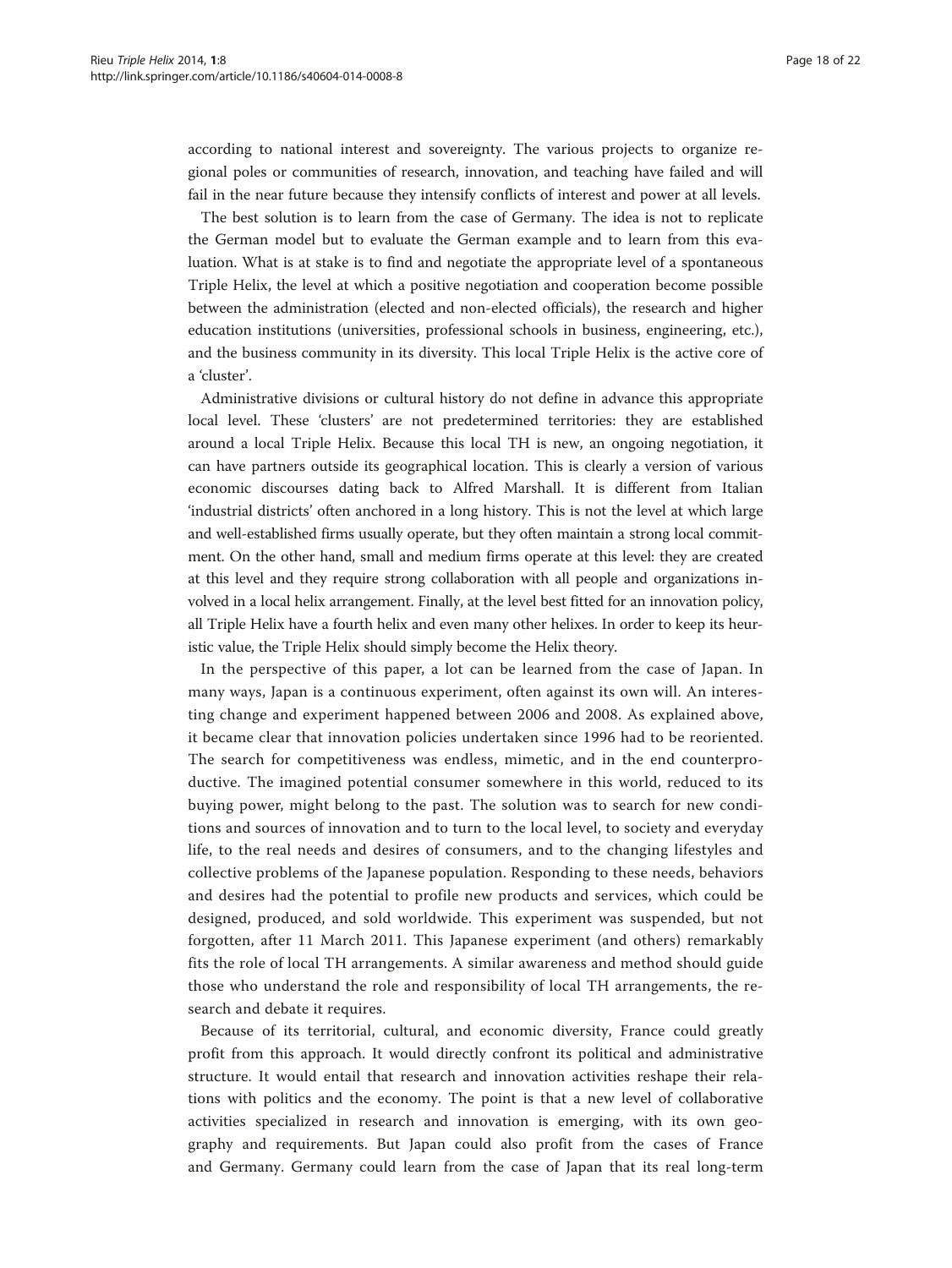markets and research collaborations are to be found in these new territories of innovation. Finally these 'clusters' should tend to create their own networks in order to stimulate innovation: what counts is not the information, which circulates, but the capacity of local Helix arrangements to transform information into innovation for a population.

# Methods

The method is first qualitative in a conceptual frame derived from the present state of science, studies focusing on the impact of the institutional environment in the context of the present systemic crisis and the constant call for innovation. The Triple Helix concept and related problems are derived from the work of H. Etzkowitz and L. Leydesdorff. In this study, the use of this concept includes the research field opened by Michel Foucault, mainly his conception of "power" and "governmentality". Secondly, the method is to analyze in this conceptual frame the case of France by setting it into comparison. The Triple Helix concept is not taken as a norm but as a heuristic model under constant revision. The case of France is confronted with the case of Germany. Thirdly, the method is to draw conclusions in order to lead the research further. Comparing these two cases opens a criticism of the standard Triple Helix theory when it is used as a norm to study, manage and reform innovation processes. Typically a crucial debate in the Triple Helix theory is to include « society » as a fourth helix. The problem is to define what "society" really means in this context. An answer is found in studying the evolution of Japan's research policies since 2008. As conclusions, the policy recommendations show how the three cases under study benefit from such an analysis. It also concludes that the Triple Helix theory might be turning into a Helix Theory.

# Endnotes

<sup>a</sup>A recent Accenture report by Harris and Junglas [\(2013\)](#page-20-0), 'Decoding the contradictory culture of Silicon Valley', compared its ecosystem to Tasmania or Madagascar in order to reinforce its exceptionality.

<sup>b</sup>Local replica have been experimented, the best known is Sophia Antipolis, close to Nice in Southern France. France has many different high-tech valleys, corridors, and one plateau, the Plateau de Saclay, often called in France the 'European Silicon Valley.' Silicon Valley is a compulsory pilgrimage for French high officials.

<sup>c</sup>See Examens de l'OCDE des politiques d'innovation: France, summary in English (OECD [2014\)](#page-21-0). This report is based on the National System of Innovation theory, not on the Triple Helix theory. It generally confirms my analysis, but does not provide an effective explanation of French shortcomings because it does not take into account the impact of 'power networks.' The report is concerned with governance, not with governmentality (in a sense derived from the work of Michel Foucault), which introduces a perspective taking into account power networks and their strategies. But this report provides a detailed description of French research, education, and innovation institutions.

<sup>d</sup>For instance at the 1998 Triple Helix Congress in New York. Most authors of the above OECD report are from the Ecole des mines.

<sup>e</sup>All the various institutions compositing the state and expressing its various functions and range of interests in a given society.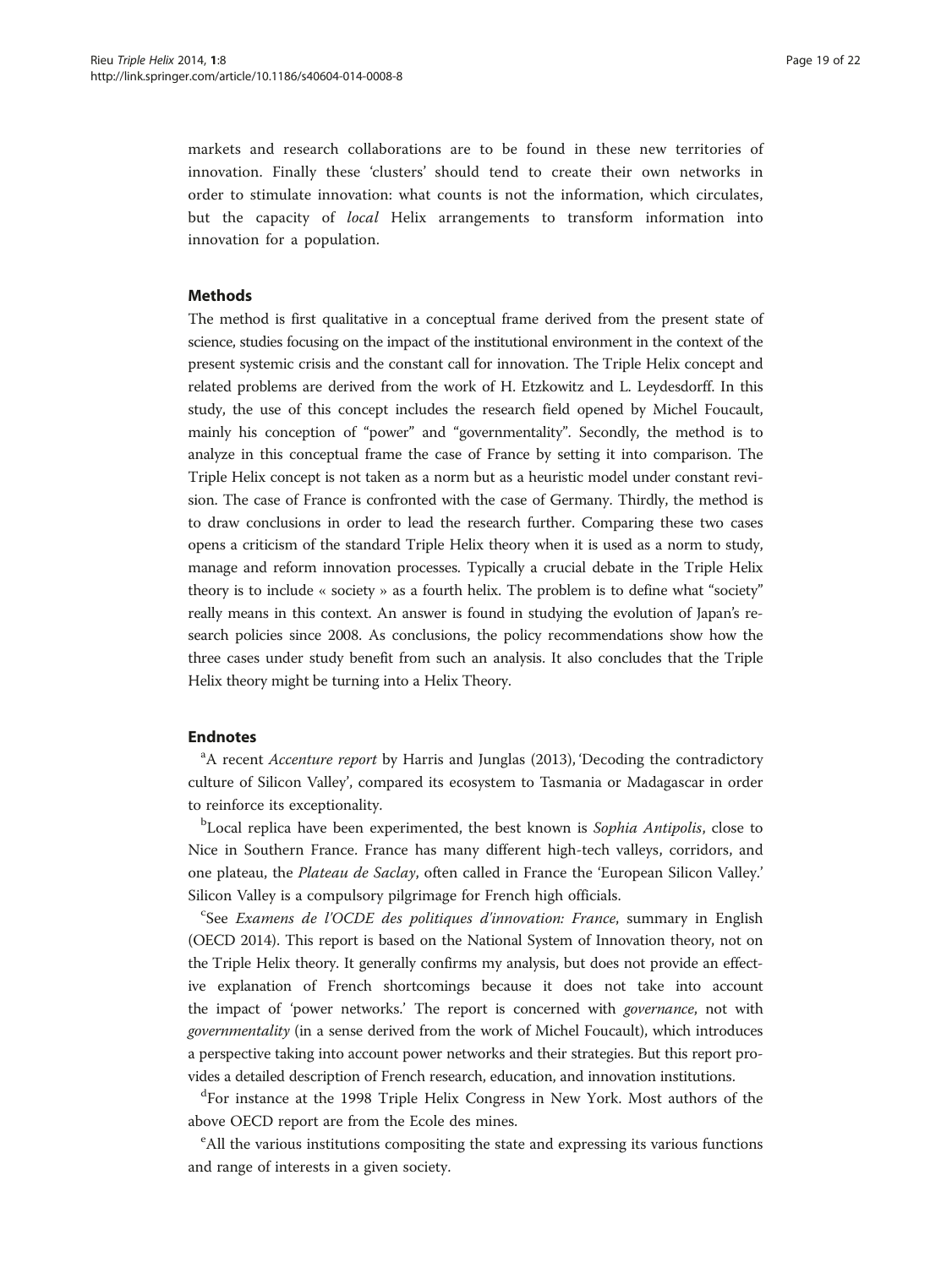<sup>f</sup>The Ecole Normale Supérieure, Ecole polytechnique, Ecole centrale, etc.

<sup>g</sup>« et aux énergies renouvelables » (*and renewable energies*) was added in due time.

<sup>h</sup>Michel Callon's *Center for the Sociology of Innovation* at the Ecole des mines in Paris had for goal to bring light in this black box.

<sup>i</sup>This includes the OECD [\(2014](#page-21-0)) report Examens de l'OCDE des politiques d'innovation: France. The French state apparatus has even created its own 'science' and 'technology'. The Ecole nationale d'administration (ENA) is a professional school dedicated to teach the grounds, the organization, the methods, and the values of the French state apparatus and to train students in its management.

<sup>j</sup>Election to national academies, consultancy jobs for government and international institutions, prestigious nominations, etc.

<sup>k</sup>See for instance the composition in this Spring 2014 of the Research Strategic Council (Conseil stratégique de la recherche): [http://www.oecd.org/france/2014.07%20Better\\_](http://www.oecd.org/france/2014.07%20Better_Policies_Series_France.pdf) Policies Series France.pdf. Each individual member is of course highly respectable but, because of its composition, the conclusions of such a council are necessarily so broad and general that the high administration controls in the end the policy.

<sup>1</sup>Exemplified by Airbus, the SNCF and its TGV, the nuclear and other utilities companies, like EDF, Vinci ('world leading concession and construction group'), etc.

mSee Hecht [\(2004\)](#page-20-0). Nuclear plants produce around 75% of electricity in France and around 23% in Japan before Fukushima.

<sup>n</sup>See the Nora-Minc Report ([1978\)](#page-20-0), commissioned by President Giscard d'Estaing (1974 to 1981).

<sup>o</sup>In search of economic growth and political support, President François Holland decided on 10 January 2013 to allocate 150 million Euros for « disruptive innovation » (innovations de rupture). On 8 April 2013, the government created a commission on innovation under the direction of Anne Lauvergeon, former student at the Ecole des mines and former president of Areva, now board member of various big firms. In the report published on 18 October 2013 [\(http://www.direccte.gouv.fr/consultez-le-rapport-lauvergeon.html](http://www.direccte.gouv.fr/consultez-le-rapport-lauvergeon.html)), the two pages on innovation are pure rhetoric and the seven development targets for the French economy are those found in all other industrial nations. See also two reports under the direction of Louis Beffa: with minor adaptations, they simply justify the existing situation.

<sup>P</sup>See Journal official ([2010](#page-21-0)).

<sup>q</sup>I follow various studies by Hilpert ([2003, 2006](#page-20-0), [2014\)](#page-20-0).

r [http://www.bmwi.de/EN/Topics/Technology/hightech-strategy.html.](http://www.bmwi.de/EN/Topics/Technology/hightech-strategy.html)

<sup>s</sup>The Région Rhône-Alpes may be the most interesting case in France. Grenoble is an effective successful case of Triple Helix arrangement. See Vincent Mangematin's workshop with Henry Etzkowitz, The micro-foundations of Triple Helix, Grenoble Business School, 26 to 27 May 2014.

<sup>t</sup>What is at stake is the historical trajectory of the French state, which constructed itself in order to counterbalance these centrifugal forces.

<sup>u</sup>Concerning the rivalry between England and France and its consequences, see Hahn ([1971](#page-20-0)).

<sup>v</sup>The theory of *reverse innovation* (Huet [2014\)](#page-20-0) shares the same concern with diversity. Helix arrangements are the acting core of a national system of innovation and of local 'clusters' (Forest and Hamdouch [2009\)](#page-20-0). Because they are connective and flexible, they convey diversity.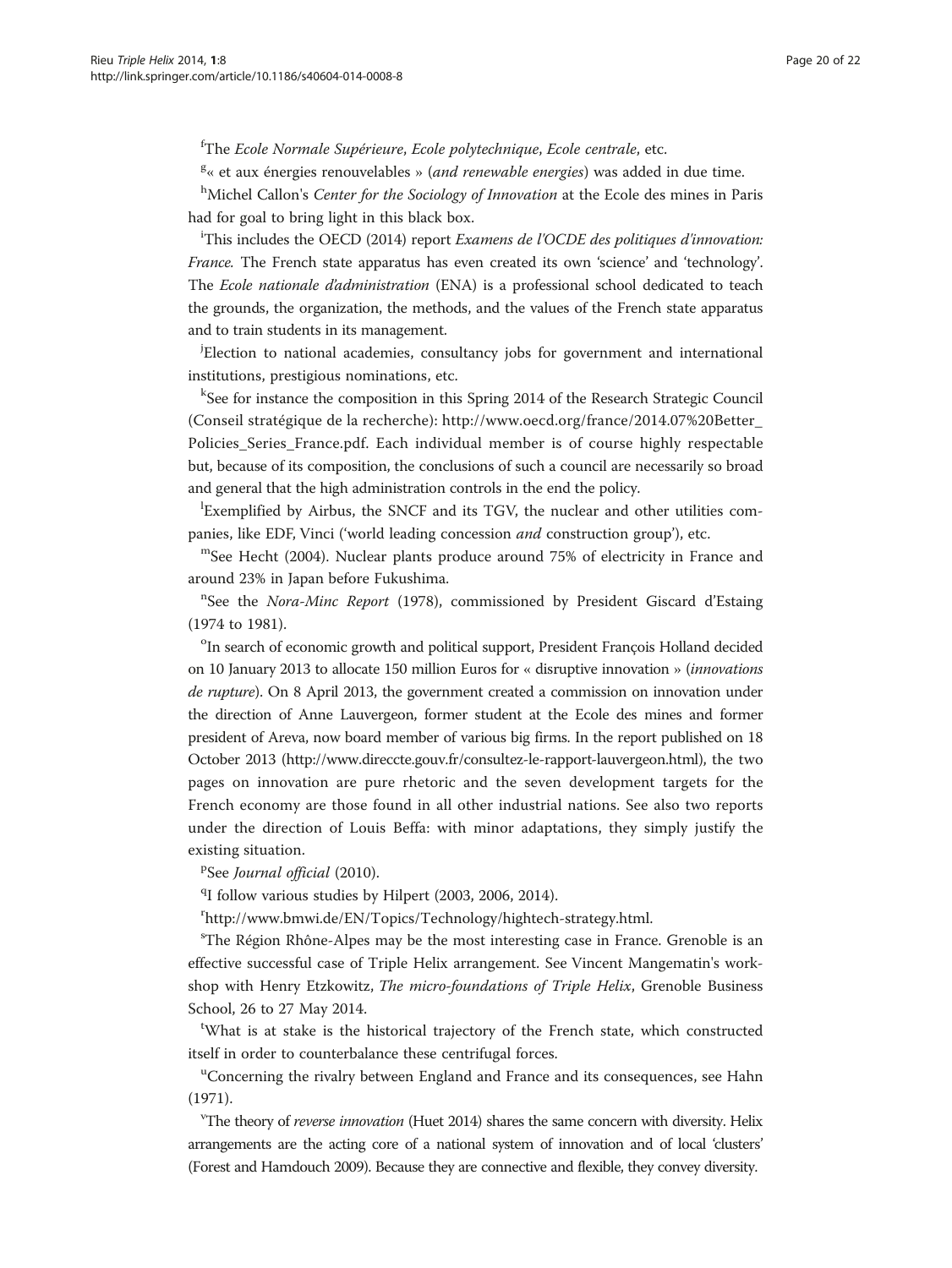<span id="page-20-0"></span>wFor instance, the causes and consequences of the Fukushima catastrophe are so wide and deep, of such a high level of complexity, that it is clear that a reformed political function is necessary to manage the situation. See Rieu [\(2012b](#page-21-0), [2013\)](#page-21-0)

x For a more precise analysis, see Rieu [\(2012a](#page-21-0)) 'Beyond neoliberalism: research policies and society. The case of Japan'.

<sup>y</sup>See NISTEP website: [www.nistep.go.jp/.](http://www.nistep.go.jp/)

<sup>2</sup>The most accurate diagnosis and detailed analysis is a study by Watanabe ([2009](#page-21-0)).

aaI have drawn from articles, discussions, and presentations by Arimoto Tateo, director of the Research Institute of Science and Technology for Society (RISTEX), Japan Science and Technology Agency, and by Mrs. Harayama Yuko, Tohoku University, former OECD vice-director for science and technology and advisor to Prime ministers Koizumi and Abe. See Arimoto (2006).

abSee the RISTEX website:<http://www.ristex.jp/EN/>.

acConcerning the work of Kobayashi Tadashi, see Michel Callon in Callon et al. (2001, 2009).

adDirector, Center for Deliberative democracy, Keio University, Tokyo.

aeSee CDD (2012) for links with various newspapers articles.

#### Additional file

[Additional file 1](http://dx.doi.org/10.1186/s40604-014-0008-8): Multilingual abstracts in the five official working languages of the United Nations and Portuguese.

#### Competing interests

The author declares that he has no competing interests.

#### Received: 2 June 2014 Accepted: 22 July 2014 Published online: 10 December 2014

#### References

- Arimoto T (2006) Innovation policy for Japan in a new era. In: Whittaker H, Cole R (eds) Recovering from Success: Innovation and Technology Management in Japan. Oxford University Press, Oxford, pp 237–254
- Callon, Lascoumes, Barthes (2001, 2009) Agir Dans un Monde Incertain. Essai sur la Démocratie Technique. Prologue, Paris, Seuil, English translation, Acting in an uncertain world. An essay on technical democracy, MIT press
- CDD (2012) Stanford University, Center for Deliberative Democracy, Deliberative polling. Deliberation on energy policy, Japan,<http://cdd.stanford.edu/polls/japan/#results>
- Forest J, Hamdouch A (eds) (2009) La problématique des clusters: éclairages analytiques et empiriques, Revue d'économie industrielle, 4<sup>th</sup> trimester 2009.,<http://rei.revues.org/4064>
- Godin B (2008) "Innovation: the history of a category", Project on the intellectual history of innovation, working paper n° 1 Hahn R (1971) The anatomy of a scientific institution. The Paris Academy of Sciences, 1666–1803. University of
- California Press, Berkeley Harris J, Junglas I (2013) Decoding the contradictory culture of Silicon Valley, Research report, Institute for high
- performance, Accenture, June Hecht G (2004) Le Rayonnement de la France - Energie Nucléaire et Identité Nationale Après la Seconde Guerre Mondiale. La Découverte, Paris
- Hilpert U (ed) (2003) Regionalisation of globalised innovation: locations for advanced industrial development and disparities in participation. Routledge, London, p 272
- Hilpert U (2006) Knowledge in the region: development based on tradition, culture and change". Eur Plan Stud 14(5):581–599

Hilpert U (2014) A Federal System Matches a Heterogeneous Situation. The Role of Diversities of Innovation for Technology Policy in Germany"., in Rieu (2014)

- Huet J-M (2014) L'innovation inverse. Vers de nouveaux rapports Nord-Sud, Futuribles n° 401, juillet-août 2014, 89–97 Kobayashi T (2012) The reality of Japan's National Debate: citizen participation and the nuclear energy issue. Asteion (Hankyu-Communications) n° 77:192–208
- Latour B (2005) Reassembling the social: an introduction to Actor-Network theory. Oxford, University Press, Oxford Leydesdorff L, Etzkowitz H (2003) Can the *public* be considered as a fourth helix in university-industry-government relations? Science and Public Policy n° 30(1):55–61

NISTEP (2005) National Institute for Science and Technology Policy, Report n° 99, Comprehensive Analysis of Science and Technology Benchmarking and Foresight. Tokyo

Nora-Minc Report (1978) L'informatisation de la Société. Le seuil, collection Points, is typical of this situation, Paris